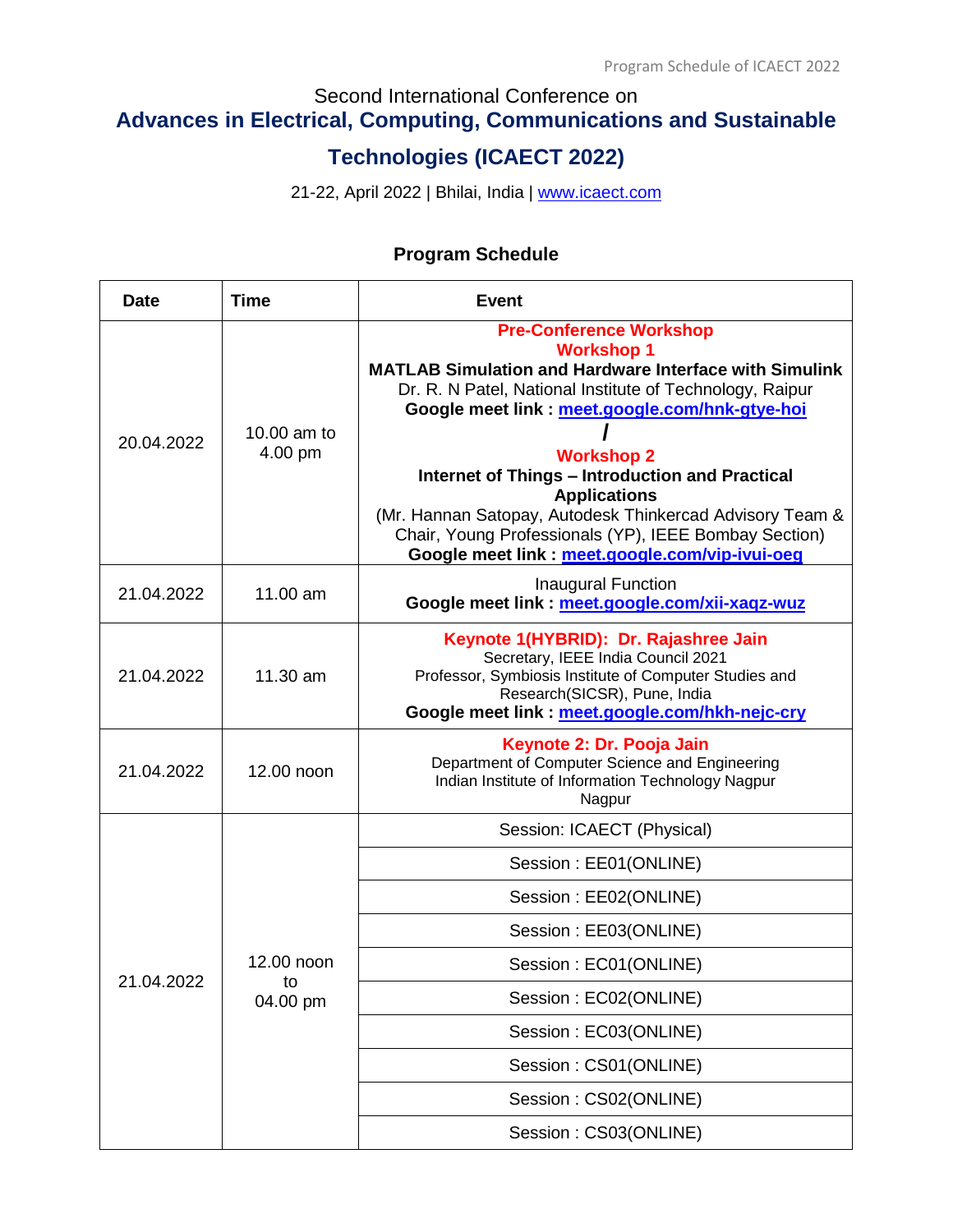| 21.04.2022 | 04.00 pm                             | Keynote 3 (ONLINE): Dr. Moi Hoon Yap<br>Professor, Image and Vision Computing<br>The Manchester Metropolitan University<br>Manchester, United Kingdom<br>Google meet link : meet.google.com/hkh-nejc-cry    |
|------------|--------------------------------------|-------------------------------------------------------------------------------------------------------------------------------------------------------------------------------------------------------------|
| 22.04.2022 | $09.30 \text{ am}$                   | Keynote 4 (ONLINE): Dr. Ruslinda Arahim<br>Director, National Nanotechnology Center<br>Ministry of Science, Technology and Innovation (MOSTI)<br>Malaysia<br>Google meet link: meet.google.com/hkh-nejc-cry |
| 22.04.2022 | 10.15 am                             | Keynote 5: Dr. Sanjeev Singh<br>Professor<br>Maulana Azad National Institute of Technology (MANIT), Bhopal                                                                                                  |
|            | $11.30 \text{ am}$<br>to<br>03.45 pm | Session: EE04(ONLINE)                                                                                                                                                                                       |
|            |                                      | Session: EE05(ONLINE)                                                                                                                                                                                       |
|            |                                      | Session: EC04(ONLINE)                                                                                                                                                                                       |
| 22.04.2022 |                                      | Session: EC05(ONLINE)                                                                                                                                                                                       |
|            |                                      | Session: EC06(ONLINE)                                                                                                                                                                                       |
|            |                                      | Session: CS04(ONLINE)                                                                                                                                                                                       |
|            |                                      | Session: CS05(ONLINE)                                                                                                                                                                                       |
|            |                                      | Session: CS06(ONLINE)                                                                                                                                                                                       |
| 22.04.2022 | 04.00 pm                             | <b>Valedictory Session</b>                                                                                                                                                                                  |

#### **Session Tracks - Notation**

- CS Computer Science & Engineering
- EE Electrical Engineering
- EC Electronics & Communication Engineering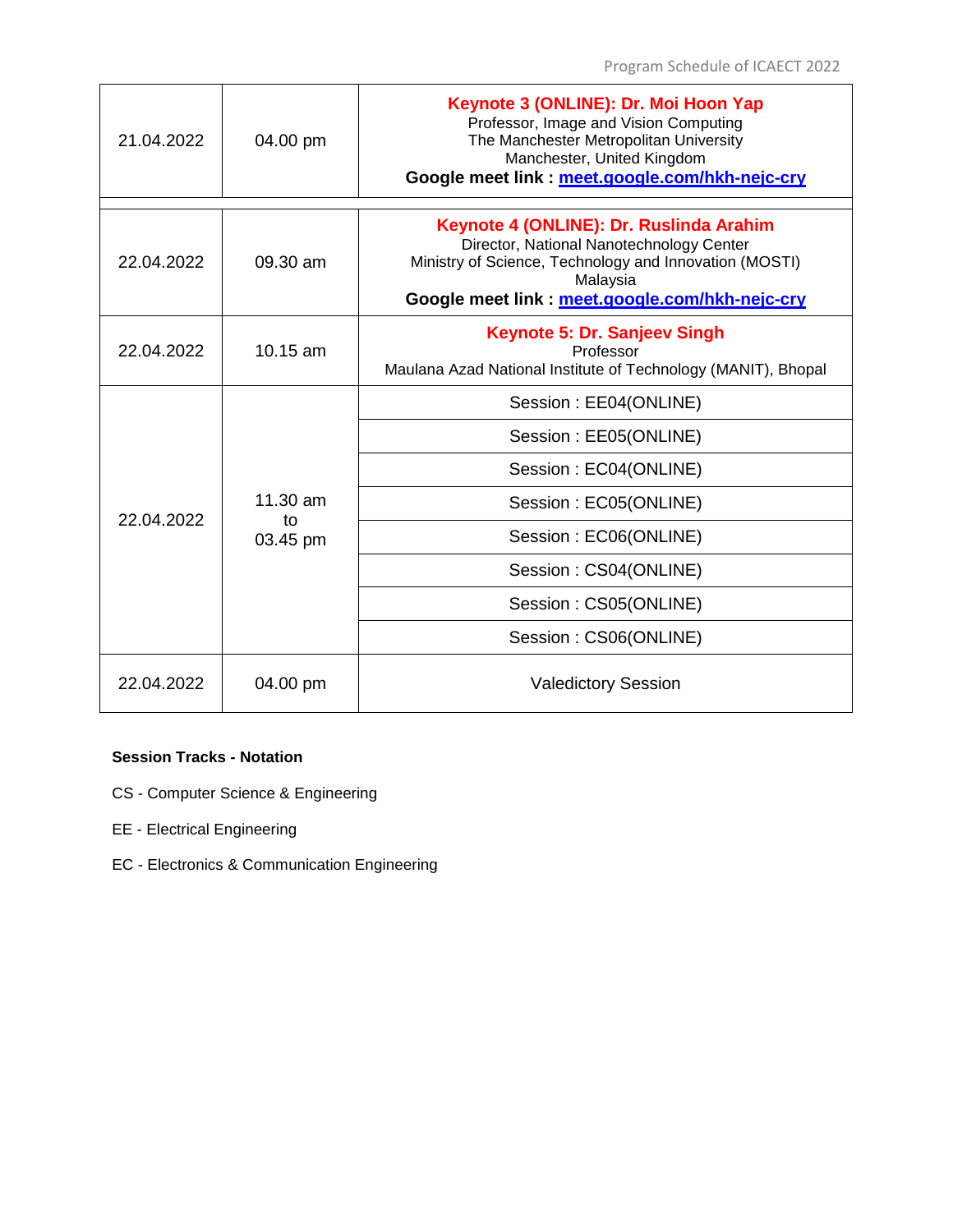#### Note:

- 1. Start time given above indicates Indian Standard Time (IST).
- 2. Presentation will be conducted using Google Meet.
- 3. Mode of presentation should be powerpoint presentation (ppt or pptx)
- 4. There is no specific template for the presentation. Authors can use their own templates.
- 5. Duration of presentation: 10 minutes (presentation) + 5 minutes (Queries)
- 6. Participant using Google Meet will be admitted at any time prior to their scheduled time.
- 7. Participants are requested to follow the scheduled time; especially regarding the time for your talk.
- 8. Participants are requested to contact the respective session In-Charges for presentation related queries.
- 9. If any problem connecting to session, please text to the respective session In-Charges (Or) ICAECT Whatsapp group during presentation date(s).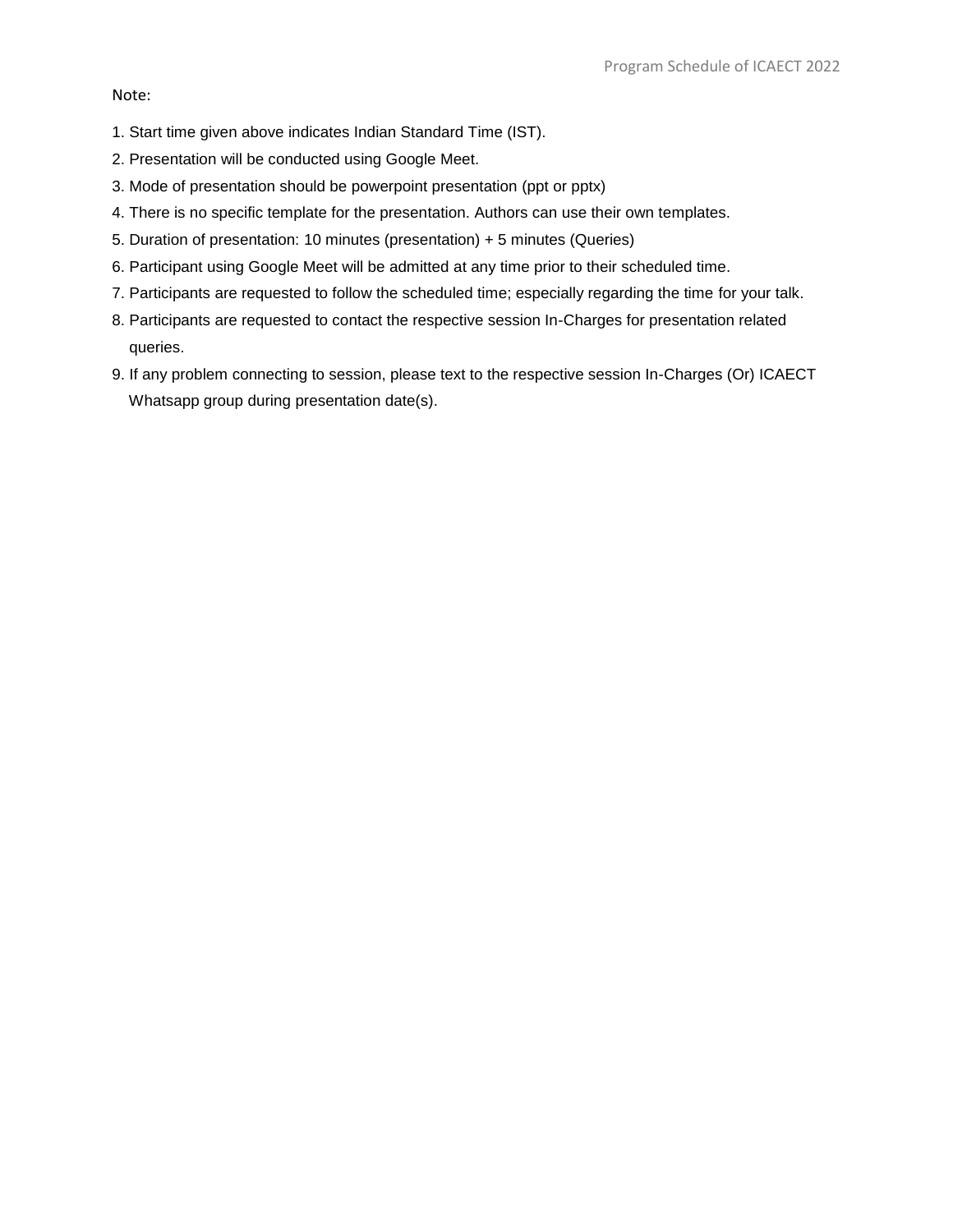# **Session: ICAECT (Physical)**

# Date: 21.04.2022 Time: 12.15 pm to 03.45 pm

| <b>Time</b> | <b>Paper ID</b>    | <b>Paper Title</b>                                                                                                                                                  |
|-------------|--------------------|---------------------------------------------------------------------------------------------------------------------------------------------------------------------|
| 12.15 pm    | 22CHEC 2044        | Reduction of Gaussian noise from Computed Tomography Images using<br>Optimized Bilateral Filter by Enhanced Grasshopper Algorithm                                   |
| 12.30 pm    | <b>22CHEC 2058</b> | Reduction of Ultrasound Images using Combined Bilateral Filter & Median<br><b>Modified Wiener Filter</b>                                                            |
| 12.45 pm    | 22CHEE 2035        | A Review on Microgrid Protection Issues And Their Counter-measures                                                                                                  |
| 02.00 pm    | 22CHEE 1038        | Comparative analysis of SRF based shunt active filter using Grey Wolf and<br>Eagle Perching Optimization                                                            |
| 02.15 pm    | <b>22CHCS 2062</b> | A Study of Brain Tumor Segmentation and Classification using Machine<br>and Deep Learning Techniques                                                                |
| 02.30 pm    | 22CHEE 2069        | Machine Learning Based High Impedance Fault Diagnosis in Microgrid                                                                                                  |
| 02.45 pm    | 22CHEE 2070        | Performance of Maximum Power Point Tracking Algorithm based<br>Photovoltaic Array and Utility Grid Interconnected System                                            |
| 03.00 pm    | 22CHEE 2071        | Tuning Electronic, Magnetic and Transport properties of SnS <sub>2</sub> 2D-material<br>by rare-earth metal (Y) doping for sensing application: Ab-initio Modelling |
| 03.15 pm    | 22CHEE 2064        | A Comparative Analysis of FSPV-Grid and Grid- only systems for an<br><b>Industrial Subsection</b>                                                                   |
| 03.30 pm    | 22CHEE 2072        | Width Dependent Electronic and Transport Properties of Stanene<br>Nanoribbon: Ab Initio Study                                                                       |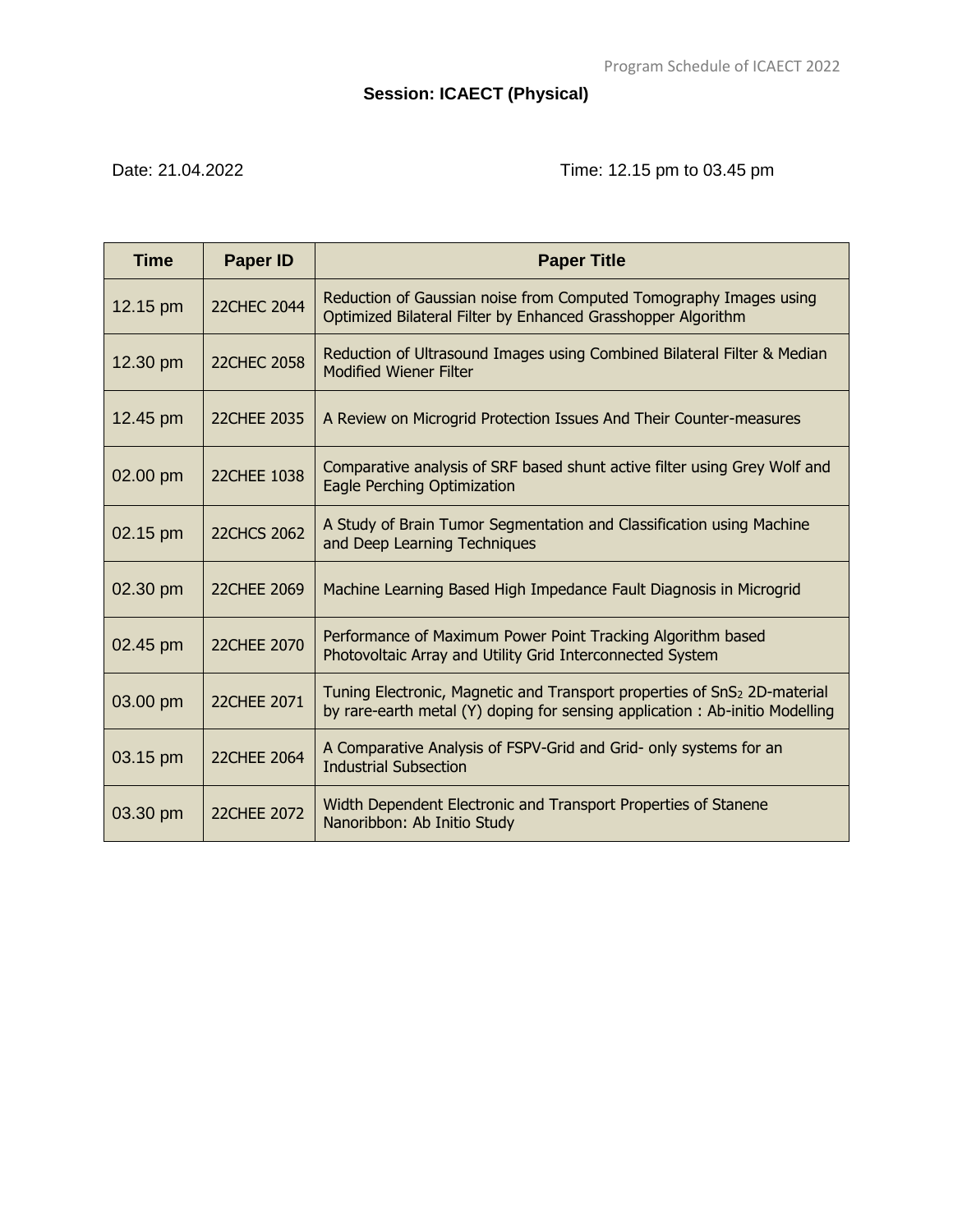# **Session: EE01 (ONLINE)**

Date: 21.04.2022 Time: 12.00 noon to 04.15 pm

# **Session chair(s):**

- 1. Dr. Febina Beevi P, Professor & Head/EEE, MEA Engineering College, Perinthalamanna
- 2. Dr. Naveen Goel, Professor & Head/EEE, Shri Shankarachariya Technical Campus

Session In-charge **Session** In-charge **in the COVID-2014** : Mrs. Simardeep Kaur Session Link :<meet.google.com/wru-azpu-dsp>

| <b>Time</b>   | <b>Paper ID</b>    | <b>Paper Title</b>                                                                                                                                  |
|---------------|--------------------|-----------------------------------------------------------------------------------------------------------------------------------------------------|
| 12.00<br>noon | 22CHEE 1009        | Design and Implementation of Automated PV Array Reconfiguration<br>System                                                                           |
| 12.15 pm      | 22CHEE 1012        | DTC-SVM Control of Induction Motor Based on Dragonfly Optimization<br>Algorithm                                                                     |
| 12.30 pm      | 22CHEE 1013        | Optimum Gain Selection of Sliding Mode Control using Grey Wolf<br><b>Optimization Technique</b>                                                     |
| 12.45 pm      | 22CHEE 1016        | Fault Detection Technique for Lines with Series Compensation during<br><b>Power Swing</b>                                                           |
| 02.00 pm      | 22CHEE 1018        | Two wheeler vehicles classification based on XGBoost Algorithm                                                                                      |
| 02.15 pm      | <b>22CHEE 1021</b> | Single Input Source-based Boost Type Multilevel Inverter Topology                                                                                   |
| 02.30 pm      | 22CHEE 1022        | Design and Implementation of a novel Z source Multilevel inverter for<br><b>Photovoltaic Applications</b>                                           |
| 02.45 pm      | 22CHEE 1024        | LSTM Based Approach for Timely Detection of Gradual Development of<br><b>Electrical Fault in Power System</b>                                       |
| 03.00 pm      | 22CHEE 1025        | Design and implementation of pulse rate monitoring over internet using<br>thingSpeak and ESP8266                                                    |
| 03.15 pm      | 22CHEE 1029        | On-board Health Prognosis of Lithium-Ion Battery Based on the Estimation<br>of Internal Resistance Under Resistive and Inductive Loading Conditions |
| 03.30 pm      | 22CHEE 1032        | Analysis of Electric Field Stress of 145 kV OIP Bushing under AC & DC<br>Voltages                                                                   |
| 03.45 pm      | 22CHEE 1033        | Power Management in DC Microgrid Based on Distributed Energy Sources'<br><b>Available Virtual Generation</b>                                        |
| 04.00 pm      | 22CHEE 1034        | Design and Hardware Realization of Low Voltage Permanent Magnet<br><b>Synchronous Motor Drive</b>                                                   |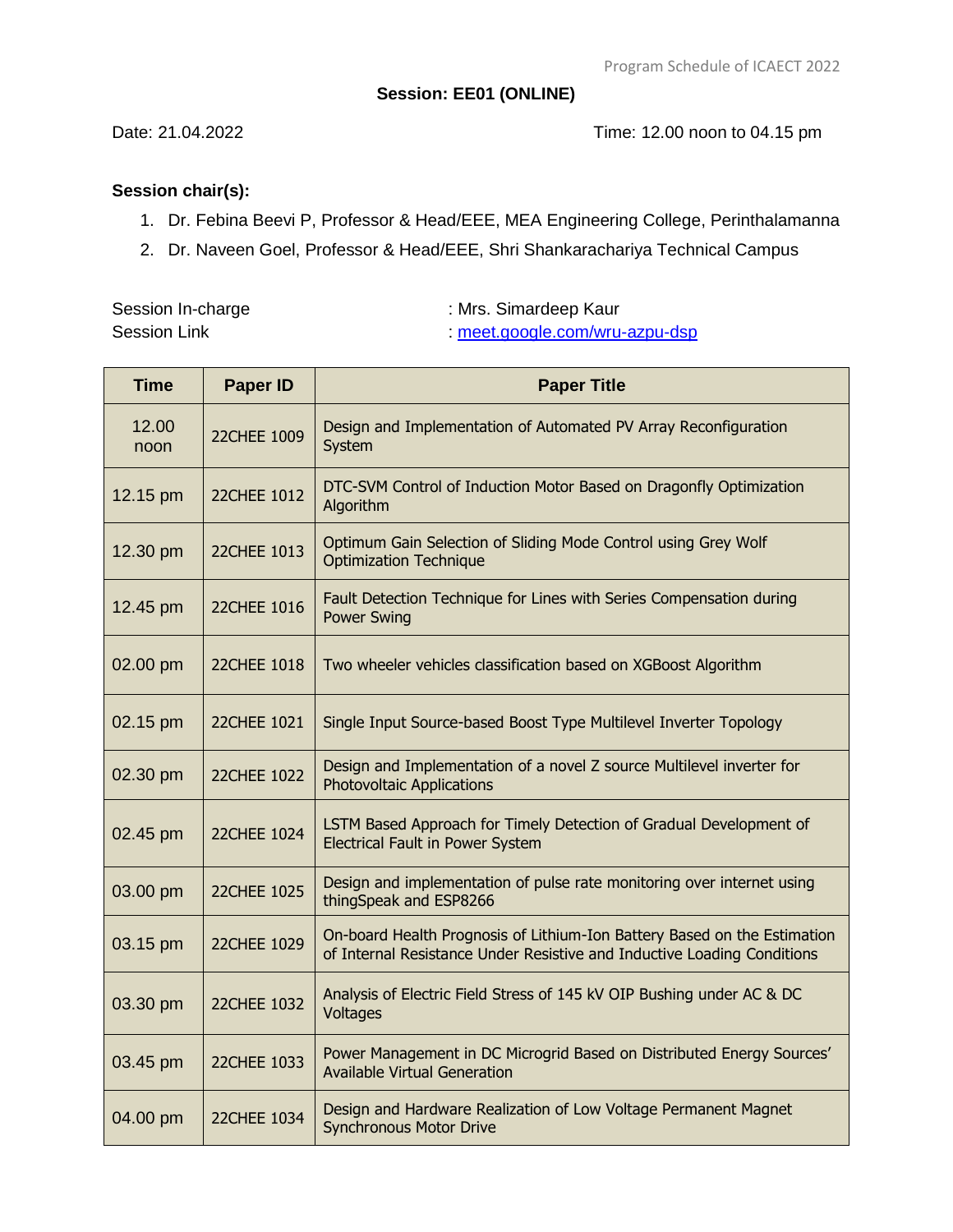### **Session: EE02(ONLINE)**

Date: 21.04.2022 Time: 12.00 noon to 04.15 pm

# **Session chair(s):**

- 1. Dr. K. Dhayalini, Professor & Head/EEE, K.Ramakrishna College of Engineering
- 2. Dr. Mahesh Singh, Asso Professor/EEE, Shri Shankarachariya Technical Campus

|                     | Session In-charge |
|---------------------|-------------------|
| <b>Session Link</b> |                   |

: Mr. B Chiranjeev Rao

:<meet.google.com/yvy-jaft-tte>

| <b>Time</b>   | <b>Paper ID</b>    | <b>Paper Title</b>                                                                                                           |
|---------------|--------------------|------------------------------------------------------------------------------------------------------------------------------|
| 12.00<br>noon | 22CHEE 1036        | Performance Prediction of GaN HEMTs Using Angelov and Curtice Models                                                         |
| 12.15 pm      | 22CHEE 1037        | Reconfigurable Transformer-less Fault Tolerant Multiple Input Boost DC-<br><b>DC Converter</b>                               |
| 12.30 pm      | 22CHEE 2003        | Development of Hybrid PV Wind system for EVs with Battery<br><b>Management System</b>                                        |
| 12.45 pm      | 22CHEE 1040        | Fault Events Recognition to Design a Current Based Transmission Line<br>Protection Scheme Using Signal Processing Techniques |
| 02.00 pm      | 22CHEE 1041        | Voltage Actuated Transmission Line Protection Scheme Applying Signal<br><b>Processing Techniques</b>                         |
| 02.15 pm      | 22CHEE 1048        | Loads Instability Study of the Gas Turbine Blades for Al- Khums Power<br><b>Station</b>                                      |
| 02.30 pm      | 22CHEE 1053        | Automatic Spectrum Sensing Techniques Using Support Vector Machine<br>in Cognitive Radio Network                             |
| 02.45 pm      | 22CHEE 1054        | Analysis And Simulation Of Economic Load Dispatch in Power System                                                            |
| 03.00 pm      | <b>22CHEE 1055</b> | Comparative Analysis of Optimal Capacitor Placement and D-STATCOM<br>towards Power Consumption and Power Loss Minimization   |
| 03.15 pm      | 22CHEE 1059        | Opposition based constriction factor particle swarm optimization for<br>economic load dispatch                               |
| 03.30 pm      | 22CHEE 1061        | Current status of underwater wireless communication techniques: A<br><b>Review</b>                                           |
| 03.45 pm      | 22CHEE 1062        | Electrical Vehicle Charging Station Mathematical Modeling and Stability<br>Analysis                                          |
| 04.00 pm      | 22CHEE 1063        | Airplane Flight Route Optimization Problem with Multi-constraints                                                            |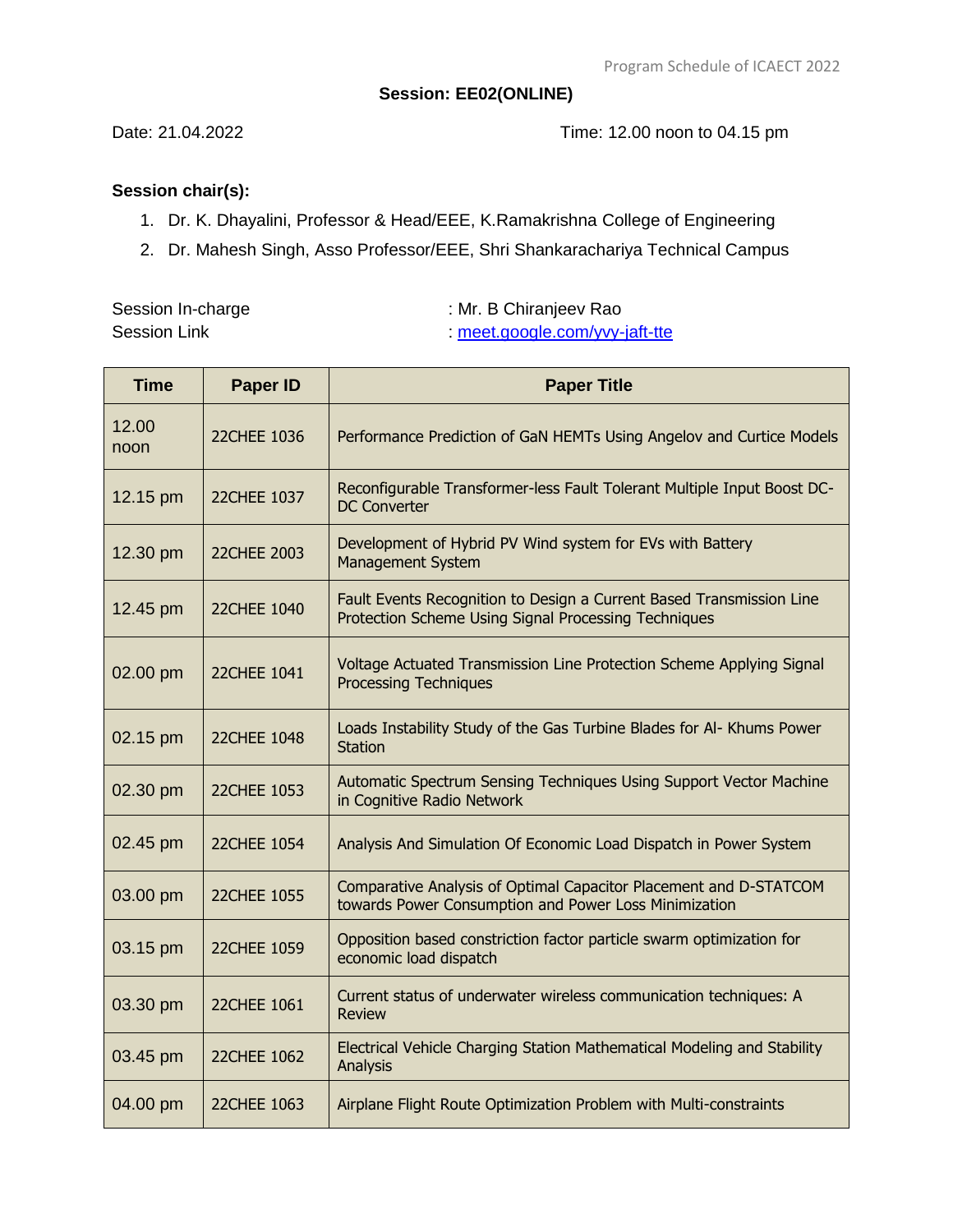### **Session: EE03(ONLINE)**

Date: 21.04.2022 Time: 12.00 noon to 04.15 pm

- 1. Dr. K. Deepa, Associate Professor/EEE, Amrita School of Engineering
- 2. Dr. M L Verma, Professor & Head/Physics, Shri Shankarachariya Technical Campus

| Session In-charge | : Mr. Rahul Baghel           |
|-------------------|------------------------------|
| Session Link      | meet.google.com/ker-nntw-rpw |

| <b>Time</b>   | <b>Paper ID</b>    | <b>Paper Title</b>                                                                                                                                                    |
|---------------|--------------------|-----------------------------------------------------------------------------------------------------------------------------------------------------------------------|
| 12.00<br>noon | 22CHEE 1066        | Improving the Accuracy of Object Detection in the Low Light Conditions<br>using Multiple Retinex Theory-based Image Enhancement Algorithms                            |
| 12.15 pm      | 22CHEE 1069        | Analyze the Impact of the Faults Levels on Grid Connected Photovoltaic<br>Systems using DIgSILENT Power Factory                                                       |
| 12.30 pm      | 22CHEE 1073        | Performance and Comparative Analysis of PI and PID Controller-based<br>Single Phase PWM Inverter Using MATLAB Simulink for Variable Voltage                           |
| 12.45 pm      | 22CHEE 1077        | Reduce Leakage Currents in Transformer less PV System Connected to<br>Utility Grid with H-Bridge Inverter Topology                                                    |
| 02.00 pm      | 22CHEE 1080        | Implementation of Inductive Wireless Power Transmission system for<br><b>Battery Charging applications</b>                                                            |
| 02.15 pm      | 22CHEE 1081        | Implementation of Z-Source Resonant Converter for Power Factor<br>Correction & Wireless Charging Applications                                                         |
| 02.30 pm      | 22CHEE 1083        | Performance Analysis of PV-Fuel cell hybrid system in small scale DC<br>system                                                                                        |
| 02.45 pm      | <b>22CHEE 1088</b> | Design of a Robotic Arm equipped Fully Automated Burger Assembly<br>Machine                                                                                           |
| 03.00 pm      | 22CHEE 1092        | Substation Demand Reduction using Combined Approach of CVR, VAr<br>Optimization and Distributed Generation                                                            |
| 03.15 pm      | 22CHEE 1095        | A New Kurtosis Spectrogram and One Dimensional Deep CNN Model for<br>High-Speed Bearing Lifespan Estimation on Wind Turbine                                           |
| 03.30 pm      | 22CHEE 1098        | Comparative Analysis of Particle Swarm Optimization and Differential<br>Evolution Algorithm to Curtail Power Consumption using Smart Energy<br><b>Meter Analytics</b> |
| 03.45 pm      | 22CHEE 1099        | Feasibility Analysis of Open Vehicle Grid Integration Platform (OVGIP) for<br><b>Indian Scenario</b>                                                                  |
| 04.00 pm      | 22CHEE 2002        | Protection of Utility Network with Solar Power Generation                                                                                                             |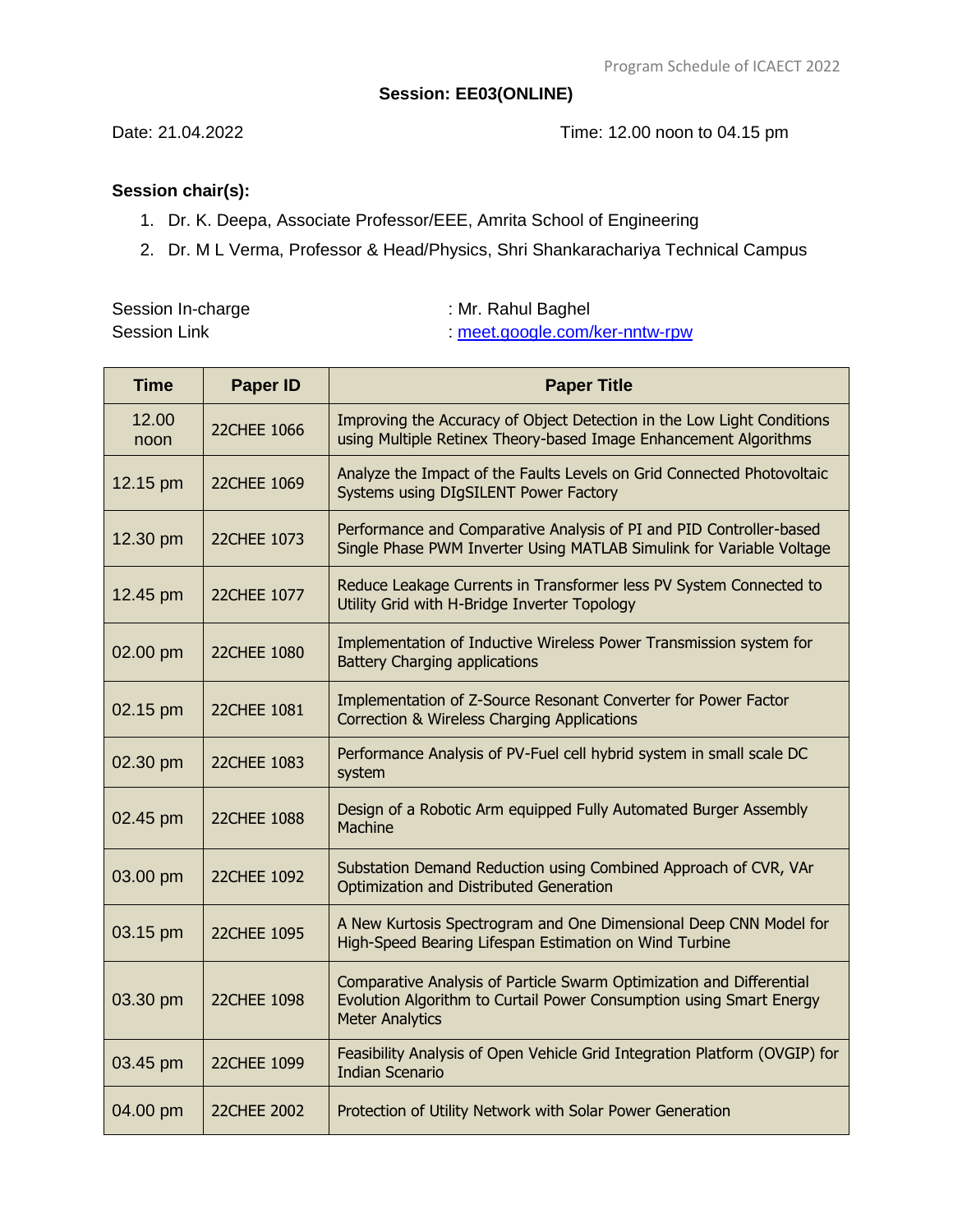### **Session: EC01(ONLINE)**

Date: 21.04.2022 Time: 12.00 noon to 03.45 pm

- 1. Dr. Mangal Singh, Asso Professor/ETE, Symbiosis Institute of Technology
- 2. Dr. Dolley Shukla, Professor/CSE, Shri Shankarachariya Technical Campus

| Session In-charge   | : Mr. Pradeep Singh Yadav    |
|---------------------|------------------------------|
| <b>Session Link</b> | meet.google.com/sov-dcbk-cbr |

| <b>Time</b>   | <b>Paper ID</b>    | <b>Paper Title</b>                                                                                                                         |
|---------------|--------------------|--------------------------------------------------------------------------------------------------------------------------------------------|
| 12.00<br>noon | <b>22CHEC 1011</b> | Deep Learning Based Underwater Image Enhancement Using Deep<br><b>Convolution Neural Network</b>                                           |
| 12.15 pm      | 22CHEC 1014        | Analysis and Winning Prediction in T20 Cricket using Machine Learning                                                                      |
| 12.30 pm      | 22CHEC 1016        | Microstrip U-Slot Patch Antenna Using Wireless Applications                                                                                |
| 12.45 pm      | 22CHEC 1018        | Component Handling Automated Guided Vehicle - A Cyber Physical System<br>Case Study                                                        |
| 02.00 pm      | 22CHEC 1019        | Enhancement of Spectrum Efficiency in Satellite Communication applying<br>Prediction Model of Machine Learning Technique                   |
| 02.15 pm      | 22CHEC 1020        | On-board Antenna Tracking System for HTS Satellites: ISRO's First In-<br><b>Orbit Success on GSAT-19</b>                                   |
| 02.30 pm      | 22CHEC 1021        | WiGig WiFi performance with multi-impairment environments in MATLAB<br><b>Simulink</b>                                                     |
| 02.45 pm      | 22CHEC 1023        | HLS Implementation Of Quantum Shor's Algorithm Using Matrix Pruning                                                                        |
| 03.00 pm      | 22CHEC 1031        | A Design Of Circular Integrated Rectangular Slot (CIR-S) Antenna for<br><b>Broadband Wireless Applications</b>                             |
| 03.15 pm      | 22CHEC 1036        | Analysis of Myocardial Infarction in CMR Images Using Hybrid Level Set<br>Based Segmentation and Regional Ventricle Contractility Analysis |
| 03.30 pm      | 22CHEC 1049        | Channel prior based Retinex model for underwater image enhancement                                                                         |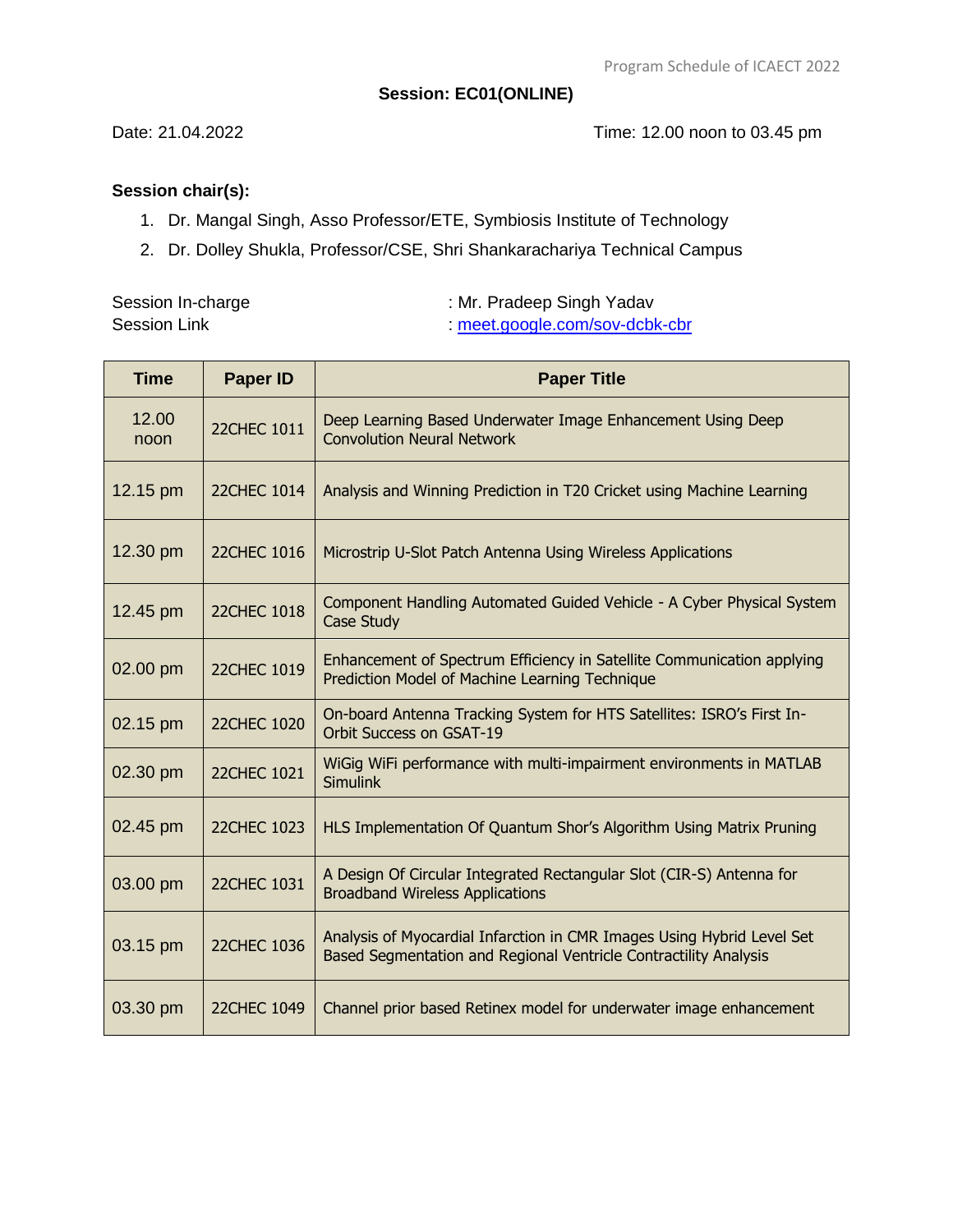### **Session: EC02(ONLINE)**

Date: 21.04.2022 Time: 12.00 noon to 03.45 pm

# **Session chair(s):**

- 1. Dr. V. Jayaprakasan, Professor/ECE, Sreenidhi Institute of Institute of Science & Tech.
- 2. Dr. Vinay Jain, Professor & Head/ETC, Shri Shankarachariya Technical Campus

Session In-charge : Mrs. Swati Verma Session Link :<meet.google.com/iju-ggjr-erm>

| <b>Time</b>   | <b>Paper ID</b>    | <b>Paper Title</b>                                                                                             |
|---------------|--------------------|----------------------------------------------------------------------------------------------------------------|
| 12.00<br>noon | <b>22CHEC 3025</b> | Analysis of Potential Regions for Maritime using QGIS Tool                                                     |
| 12.15 pm      | <b>22CHEC 1058</b> | Parallel Network - A Deep Learning Approach for Blood Vessel<br>Segmentation in Retinal fundus Images          |
| 12.30 pm      | <b>22CHEC 1062</b> | Diagnosis of Early-Stage Diabetic Retinopathy in Digital Fundus Images                                         |
| 12.45 pm      | <b>22CHEC 1065</b> | Performance Measures of Spatially Multiplexed MIMO-OFDM System using<br><b>Different Modulation Techniques</b> |
| 02.00 pm      | <b>22CHEC 1066</b> | Application of Neutrosophic Sets Based on Neutrosophic Negative Score<br><b>Function in Material Selection</b> |
| 02.15 pm      | <b>22CHEC 1067</b> | Smart water flow meter for improved measurement of water usage in a<br>smart city                              |
| 02.30 pm      | 22CHEC 1070        | Descriptive and Predictive Analytics on Electronic Health Records using<br><b>Machine Learning</b>             |
| 02.45 pm      | 22CHEC 1071        | Automated MRI Brain Tumour Segmentation and Classification Based on<br><b>Deep Learning Techniques</b>         |
| 03.00 pm      | 22CHEC 1073        | Comparative study of PCF background materials for Terahertz Region                                             |
| 03.15 pm      | <b>22CHEC 1078</b> | Modified design of STBC Encoder for reducing Non-Linear distortions in<br><b>OFDM Channel Estimation</b>       |
| 03.30 pm      | 22CHEC 1079        | Frequency selective SIW filter design                                                                          |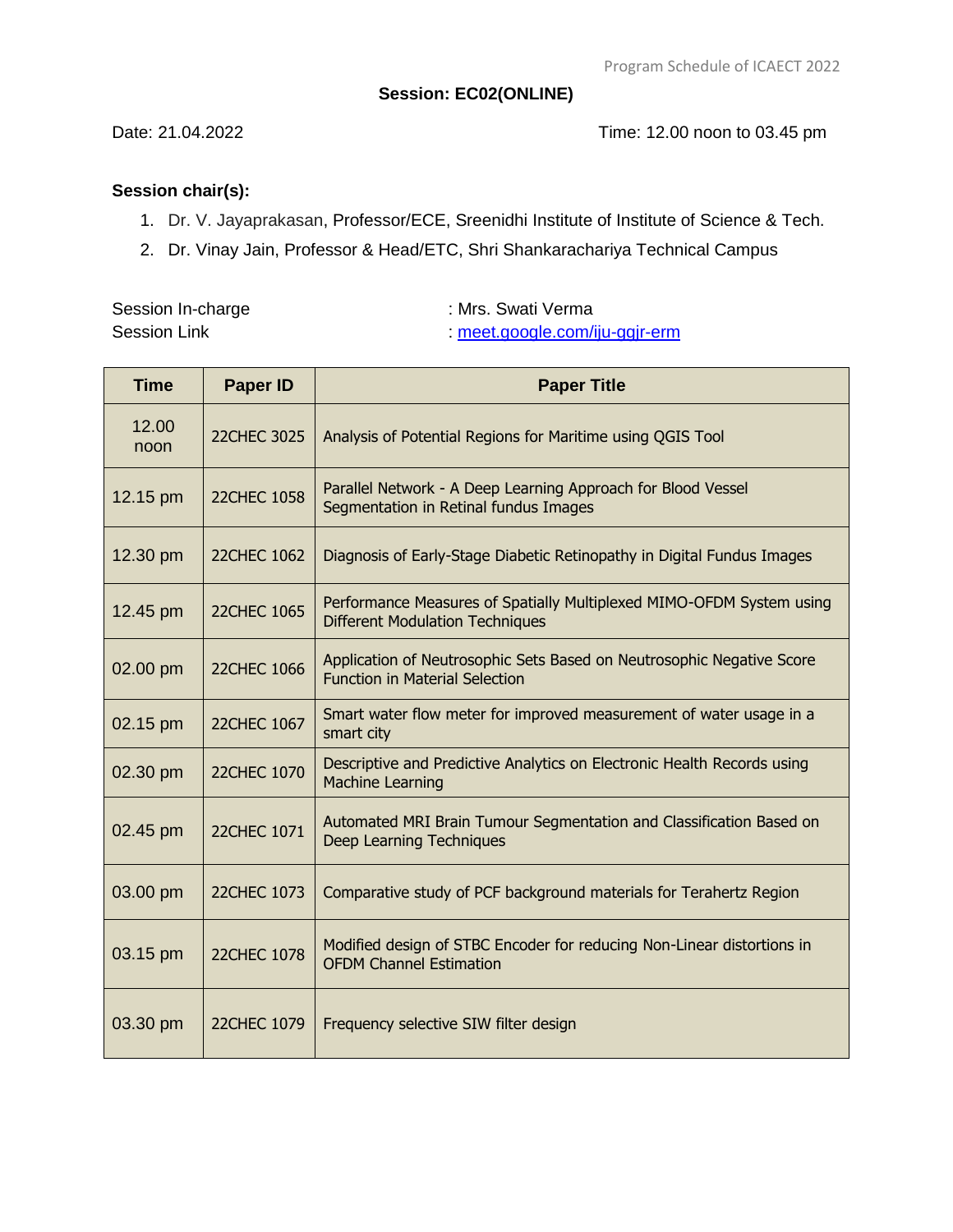#### **Session: EC03(ONLINE)**

Date: 21.04.2022 Time: 12.00 noon to 03.45 pm

- 1. Prof. V.S. Kiruthika Devi, Asst Professor/EEE, Amrita School of Engineering
- 2. Dr. Sandeep Patil, Dept. of ETC, Shri Shankarachariya Technical Campus

| Session In-charge   | : Mr. Rahul Pandey           |
|---------------------|------------------------------|
| <b>Session Link</b> | meet.google.com/xgt-rdbt-nbi |

| <b>Time</b>   | <b>Paper ID</b>    | <b>Paper Title</b>                                                                                            |
|---------------|--------------------|---------------------------------------------------------------------------------------------------------------|
| 12.00<br>noon | <b>22CHEC 1087</b> | Multiple Object Detection and Segmentation for Remote Sensing Images                                          |
| 12.15 pm      | 22CHEC 1093        | Blood pressure measurement system visualized through a mobile<br>application                                  |
| 12.30 pm      | <b>22CHEC 1094</b> | Design of a body temperature measurement system made through an<br>unmanned aerial vehicle                    |
| 12.45 pm      | 22CHEC 1095        | Design of a face mask detection system to control the entry of people to a<br>medical center                  |
| 02.00 pm      | 22CHEC 1097        | Renal Calculi Detection using Image Processing                                                                |
| 02.15 pm      | <b>22CHEC 2001</b> | High Frequency Response Pulse Processing Front-end for the Radiation<br><b>Detector</b>                       |
| 02.30 pm      | <b>22CHEC 2012</b> | Food Review Analysis and Sentiment Prediction Using Machine Learning<br><b>Models</b>                         |
| 02.45 pm      | <b>22CHEC 2013</b> | Wavelet Based Classification of Finger Movements with Machine Learning<br>Classifier                          |
| 03.00 pm      | 22CHEC 2014        | Analyzing the effect of various delay approximation techniques on the<br>delayed third-order process model    |
| 03.15 pm      | 22CHEC 2016        | Evaluating the NDVI based Rice and Potato Yield Prediction map Using GIS<br><b>Geostatistical Environment</b> |
| 03.30 pm      | 22CHEC 2019        | An Energy-Efficient Long Hop High Priority Algorithm for IoT resource<br>management                           |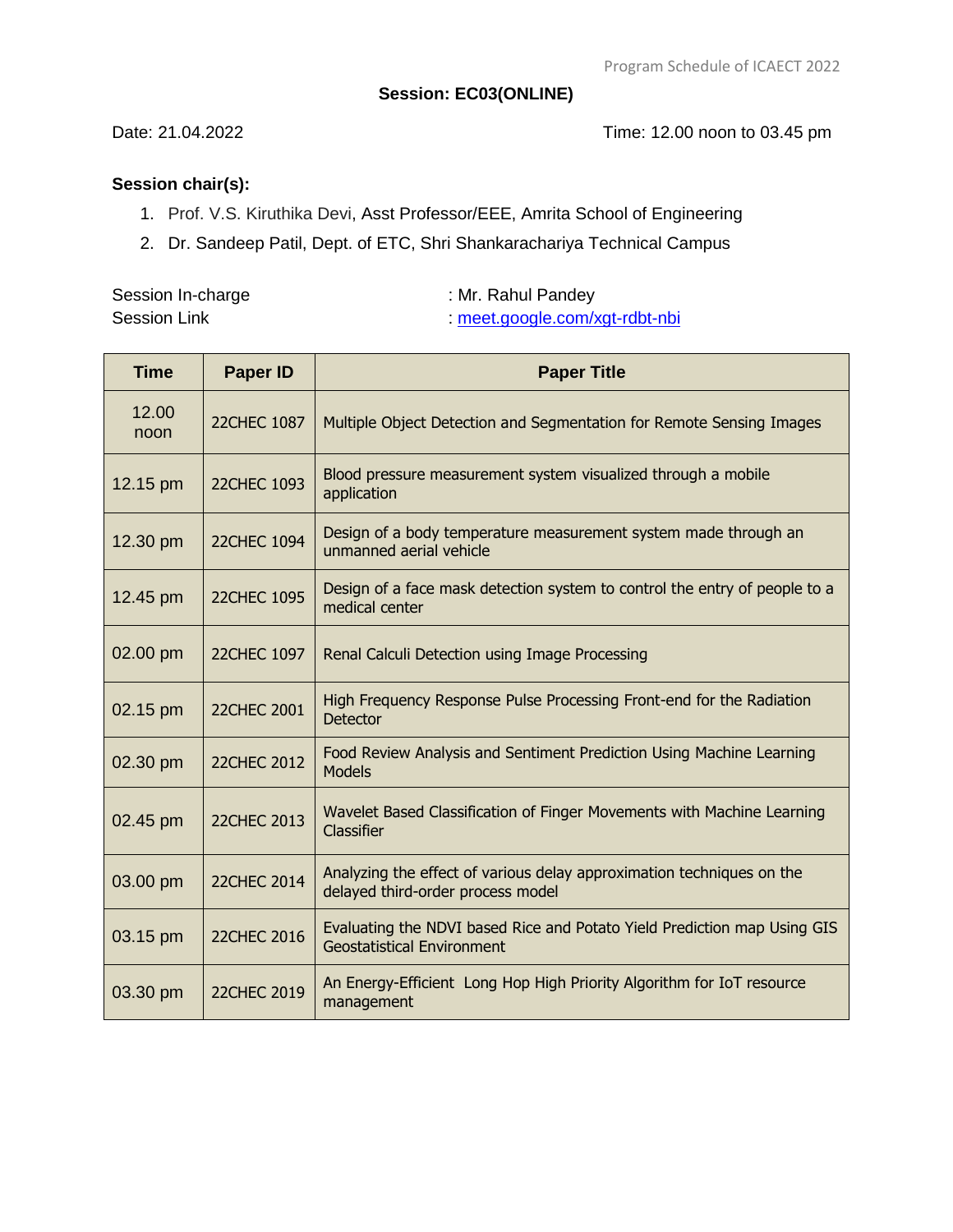#### **Session: CS01 (ONLINE)**

Date: 21.04.2022 Time: 12.00 noon to 04.15 pm

# **Session chair(s):**

1. Dr. Kolla Bhanu Prakash, Professor/CSE, Koneru Lakshmaih Education Foundation

Session In-charge **Session In-charge 3 and 2** and 3 and 3 and 3 and 3 and 3 and 3 and 3 and 3 and 3 and 3 and 3 and 3 and 3 and 3 and 3 and 3 and 3 and 3 and 3 and 3 and 3 and 3 and 3 and 3 and 3 and 3 and 3 and 3 and 3 an

2. Dr. Abha Choubey, Associate Professor/CSE, Shri Shankarachariya Technical Campus

| <b>Session Link</b> |                    | : meet.google.com/hvn-nrkr-cch                                                                                                      |
|---------------------|--------------------|-------------------------------------------------------------------------------------------------------------------------------------|
| <b>Time</b>         | <b>Paper ID</b>    | <b>Paper Title</b>                                                                                                                  |
| 12.00<br>noon       | <b>22CHCS 1008</b> | A DDoS Attack Detection on Cloud Framework Using Improved Features<br><b>Based Machine Learning Approach</b>                        |
| 12.15 pm            | <b>22CHCS 1012</b> | A Method for Waste Segregation using Convolutional Neural Networks                                                                  |
| 12.30 pm            | <b>22CHCS 1028</b> | ACH Reference Model- A model of Architecture to Handle Advanced<br>Cyberattacks                                                     |
| 12.45 pm            | <b>22CHCS 1033</b> | Proficient Evaluation of Visual Cryptography using Transposition Cipher<br>and Bit Reversal Techniques                              |
| 02.00 pm            | <b>22CHCS 1026</b> | Embedding real-time rendered frames from Vulkan and OpenGL into .NET<br>C# UI                                                       |
| 02.15 pm            | <b>22CHCS 1046</b> | Captioning Videos by Using Image Captions as Subsidiary Content                                                                     |
| 02.30 pm            | <b>22CHCS 1054</b> | An Enhanced Energy Efficient Protocol for Wireless Body Area Network                                                                |
| 02.45 pm            | <b>22CHCS 1064</b> | Self-Risk Assessment Model Embedded with Conversational User interface<br>for Selection of Health Insurance Product                 |
| 03.00 pm            | <b>22CHCS 1066</b> | A Comparison between Different Kernels of Support Vector Machine to<br>Predict Cardiovascular Diseases Using Phonocardiogram Signal |
| 03.15 pm            | <b>22CHCS 1069</b> | Traffic prediction for intelligent transportation system using Machine<br>Learning                                                  |
| 03.30 pm            | <b>22CHCS 1073</b> | Security Aspects of the Internet of Drones (IoD)                                                                                    |
| 03.45 pm            | <b>22CHCS 1085</b> | Investigation of New Protocol: Cyclic Shift in Aggressive Packet Combining<br>Scheme to Combat the Error in Same Bit Location       |
| 04.00 pm            | <b>22CHCS 1087</b> | Comparison of Performance of Machine Learning Algorithms for Cervical<br><b>Cancer Classification</b>                               |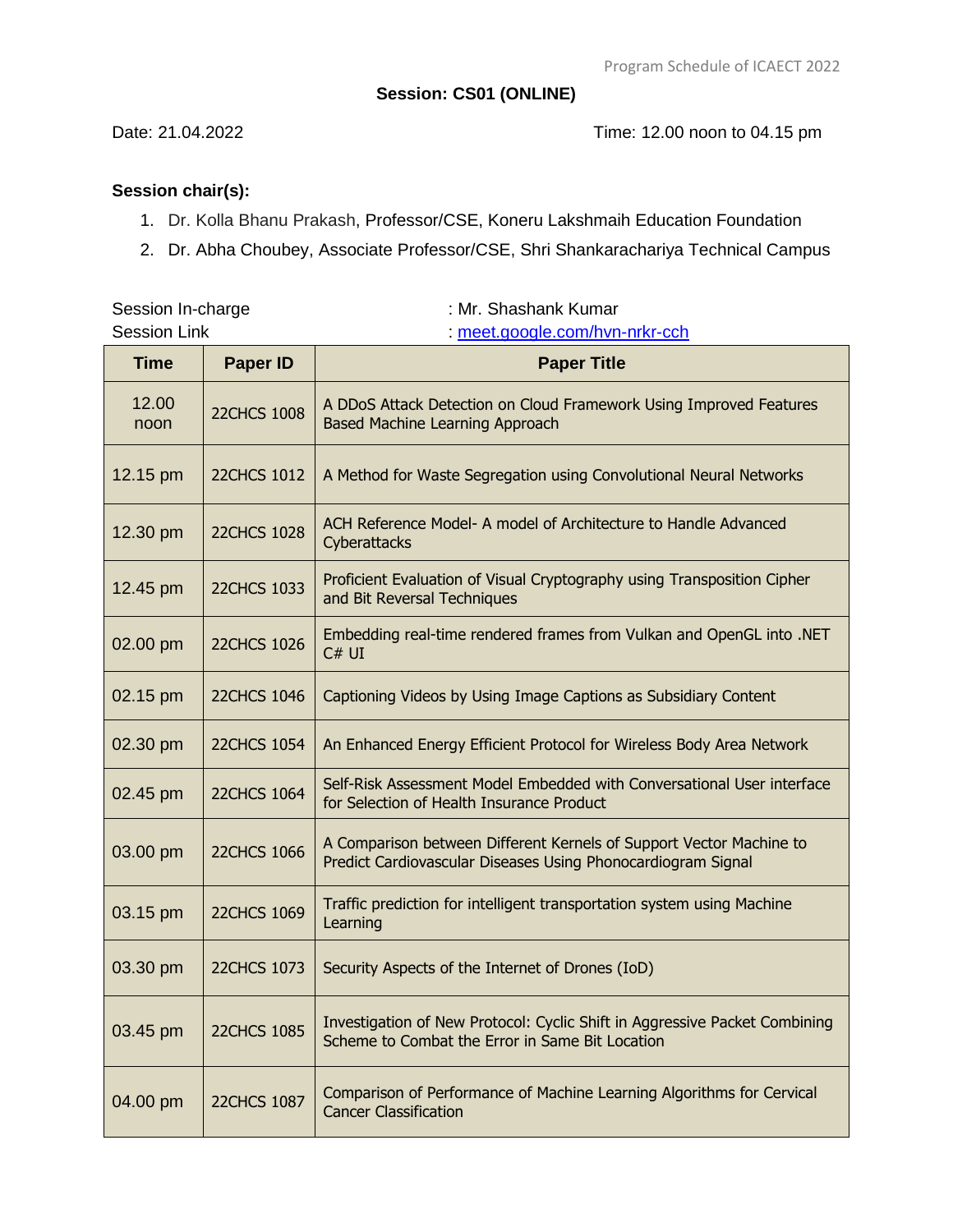#### **Session: CS02 (ONLINE)**

Date: 21.04.2022 Time: 12.00 noon to 04.15 pm

# **Session chair(s):**

- 1. Dr. Neha Gupta, Asst. Professor, Symbiosis University of Applied Sciences, Indore
- 2. Dr. Lalita Pinjarkar, Associate Professor / IT, Shri Shankarachariya Technical Campus

Session In-charge **Session In-charge 3 and 2011** : Mrs. Veenita Swarnkar Session Link :<meet.google.com/xjv-izma-tfq>

| <b>Time</b>   | <b>Paper ID</b>    | <b>Paper Title</b>                                                                                                                  |
|---------------|--------------------|-------------------------------------------------------------------------------------------------------------------------------------|
| 12.00<br>noon | <b>22CHCS 1088</b> | Blackhole attack Detection based on Trust Calculation Mechanism in<br><b>Wireless Sensor Networks</b>                               |
| 12.15 pm      | <b>22CHCS 1097</b> | Design of the Modified D-LEACH based Routing Protocols for the Dense<br>Deployment based WSN                                        |
| 12.30 pm      | <b>22CHCS 2016</b> | Symmetry-Protected Topological Phase Classification Using Hybrid<br>Quantum Convolutional Neural Network with Three Quantum Filters |
| 12.45 pm      | <b>22CHCS 2026</b> | Single Server Queueing System with Multiple Working Vacation and with<br>Server Breakdown                                           |
| 02.00 pm      | <b>22CHCS 2073</b> | A Performance Study on Deep Learning Covid-19 Prediction through Chest<br>X-Ray Image with ResNet50 Model                           |
| 02.15 pm      | <b>22CHCS 2034</b> | Improve Security Using Steganography and Cryptography Based on<br><b>Smartphone Users Locations</b>                                 |
| 02.30 pm      | <b>22CHCS 2035</b> | A Deep Transfer Learning-Based Approach to Detect Potato Leaf Disease<br>at an Earlier Stage                                        |
| 02.45 pm      | <b>22CHCS 2036</b> | Deep Learning Approach for Sentimental Analysis of Hotel Review on<br>Bengali text                                                  |
| 03.00 pm      | <b>22CHCS 2040</b> | Performance Comparison of Multiple Supervised Machine Learning<br>Algorithms for COVID-19 Mortality Prediction                      |
| 03.15 pm      | <b>22CHCS 2042</b> | Plant Disease Prediction using Transfer Learning Techniques                                                                         |
| 03.30 pm      | <b>22CHCS 2044</b> | Stock Market Prediction Using Long Short-Term Memory(LSTM)                                                                          |
| 03.45 pm      | <b>22CHCS 2045</b> | Real Time Signature Forgery Detection Using Machine Learning                                                                        |
| 04.00 pm      | <b>22CHCS 2049</b> | Prediction of Maintenance Time and IoT Device Failures using Artificial<br>Intelligence                                             |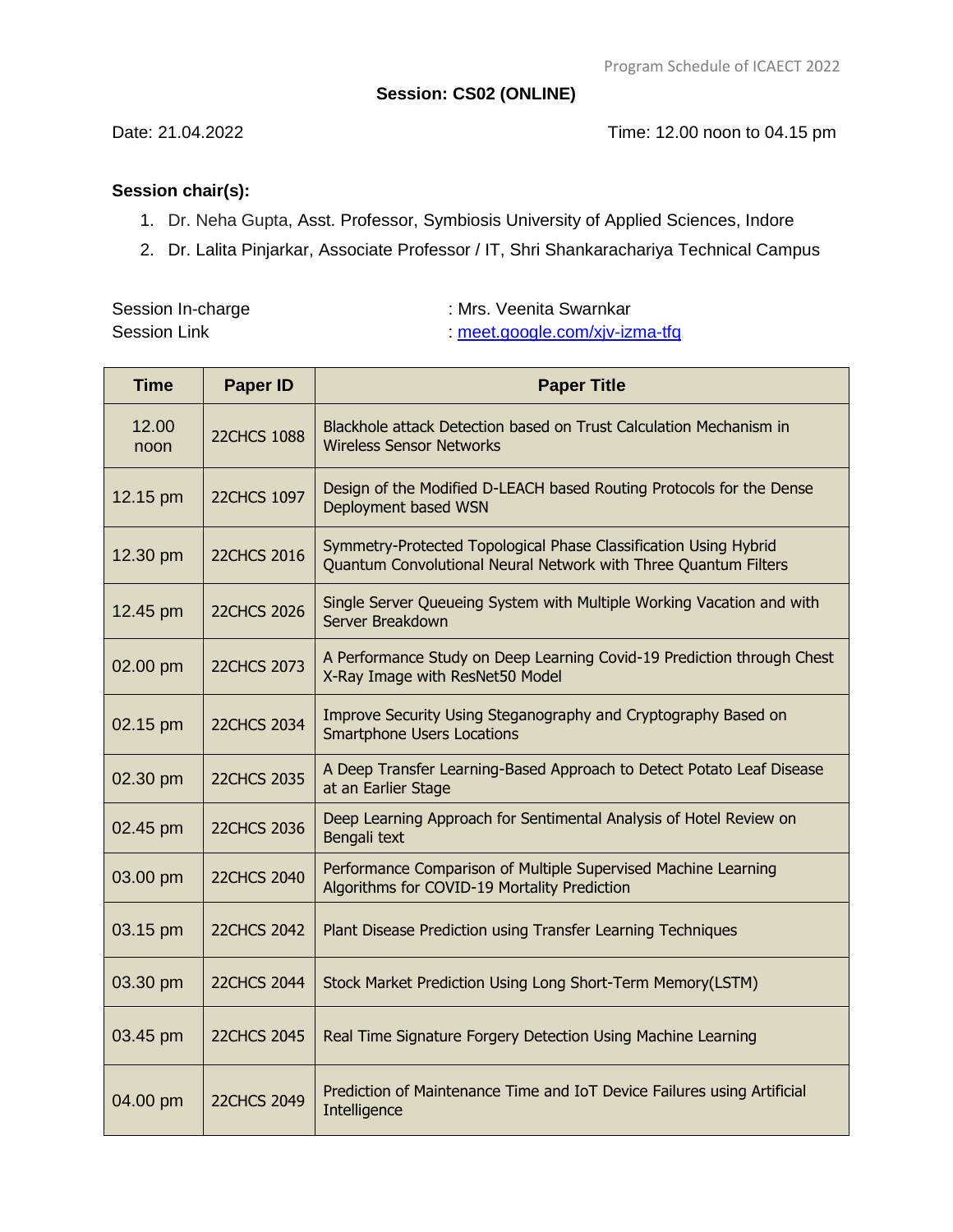#### **Session: CS03(ONLINE)**

Date: 21.04.2022 Time: 12.00 noon to 04.15 pm

- 1. Dr. Neelam Chaplot, Asst. Professor, Manipal University, Jaipur
- 2. Dr. Megha Mishra, Associate Professor/CSE, Shri Shankarachariya Technical Campus

| Session In-charge   | :Mrs. Tanu Rizvi             |
|---------------------|------------------------------|
| <b>Session Link</b> | meet.google.com/avv-pqkn-wbp |

| <b>Time</b>   | <b>Paper ID</b>    | <b>Paper Title</b>                                                                                                  |
|---------------|--------------------|---------------------------------------------------------------------------------------------------------------------|
| 12.00<br>noon | <b>22CHCS 2054</b> | P4 based Load Balancing Strategies for Large Scale Software-Defined<br><b>Networks</b>                              |
| 12.15 pm      | <b>22CHCS 2057</b> | A deep learning based image steganalysis using gray level co-occurrence<br>matrix                                   |
| 12.30 pm      | <b>22CHCS 2058</b> | Implementation of Logistic Map based Differential Evolution for Channel<br>Distribution in Cognitive Radio Networks |
| 12.45 pm      | <b>22CHCS 2060</b> | Document Classification And Automatic Grading                                                                       |
| 02.00 pm      | <b>22CHCS 3004</b> | Federation Learning for Intrusion Detection Methods by Parse<br><b>Convolutional Neural Network</b>                 |
| 02.15 pm      | <b>22CHCS 2061</b> | An Autonomous Internet of Things (IoT) pipeline network for Image<br>acquisition in Agricultural Applications       |
| 02.30 pm      | <b>22CHCS 3005</b> | Federation Learning of Optimized Convolutional Neural Network Structure<br>for Intrusion Detection                  |
| 02.45 pm      | <b>22CHCS 2064</b> | SynthPipe: AI based Human in the Loop Video Dubbing Pipeline                                                        |
| 03.00 pm      | <b>22CHCS 3079</b> | Dried Fish Classification Using Deep Learning                                                                       |
| 03.15 pm      | <b>22CHCS 2066</b> | An Effective Detection of Version Number Attacks in the IoT using Neural<br><b>Networks</b>                         |
| 03.30 pm      | <b>22CHCS 2069</b> | Voice Prescription using Natural Language Understanding                                                             |
| 03.45 pm      | <b>22CHCS 2070</b> | Machine Learning Algorithms for 5G and Internet-of-Thing (IoT) Networks                                             |
| 04.00 pm      | <b>22CHCS 2075</b> | Music Note Series Precipitation using Two Stacked Deep Long Short Term<br><b>Memory Model</b>                       |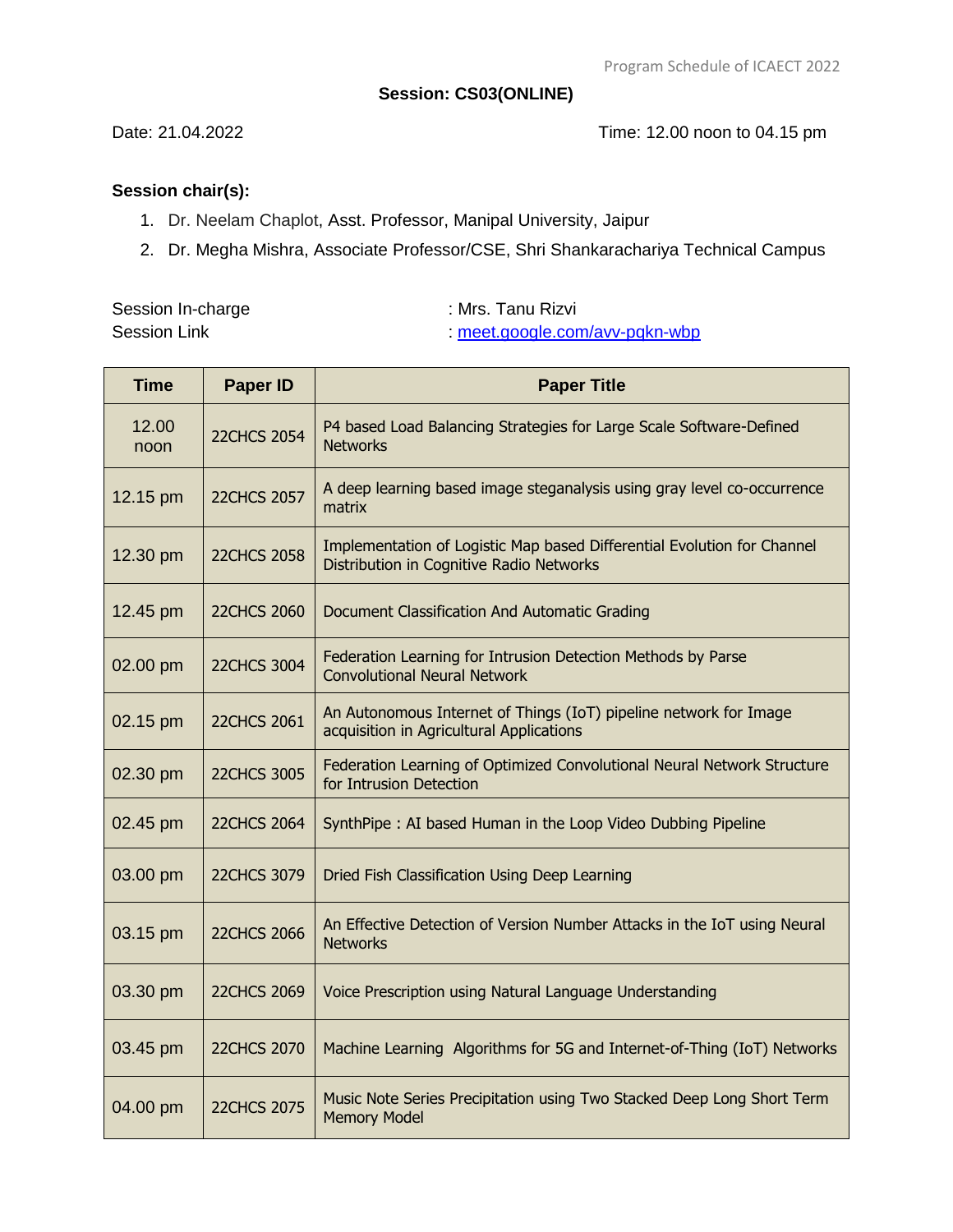#### **Session: EE04(ONLINE)**

Date: 22.04.2022 Time: 11.30 am to 03.45 pm

# **Session chair(s):**

- 1. Dr. Meena kumari, Professor / EEE, Kongu Engineering College
- 2. Dr. Naveen Goel, Professor & Head/EEE, Shri Shankarachariya Technical Campus

Session In-charge **Session** In-charge **in the COVID-20** : Mrs. Simardeep Kaur

Session Link :<meet.google.com/wru-azpu-dsp>

| <b>Time</b>   | <b>Paper ID</b>    | <b>Paper Title</b>                                                                                                      |
|---------------|--------------------|-------------------------------------------------------------------------------------------------------------------------|
| 11.30 am      | 22CHEE 2007        | Higher Order Extended State Observer in Presence of Fast Varying<br><b>Mismatched Uncertainty</b>                       |
| 11.45 am      | <b>22CHEE 2008</b> | T-Type Multilevel Inverter Based Performance Improvement of Induction<br>Motor                                          |
| 12.00<br>noon | <b>22CHEE 2012</b> | Optimal Reactive Power Dispatch Using Giza Pyramids Construction<br>Algorithm                                           |
| 12.15 pm      | 22CHEE 2014        | A Review on Charge Control Techniques for Batteries in Electric Vehicles                                                |
| 12.30 pm      | 22CHEE 2018        | Load Flow Analysis of Distribution generator using the unsynchronized<br>Measurement                                    |
| 12.45 pm      | <b>22CHEE 2068</b> | Design of Multi-Mode Power Converter and Control Using TLBO Algorithm<br>for Renewable Energy based EV-Charging Systems |
| 02.00 pm      | 22CHEE 2019        | Application of Lyapunov for Multi-Machine Power System Stability Analysis                                               |
| 02.15 pm      | 22CHEE 2026        | Transmission lines Fault Detection and Classification Using Deep Learning<br><b>Neural Network</b>                      |
| 02.30 pm      | 22CHEE 2028        | Travelling wave based fault location scheme for UPFC compensated<br>transmission line                                   |
| 02.45 pm      | 22CHEE 2029        | Performance Analysis of Adaptive Hysteresis Band Current Controller based<br><b>Active Power Filter</b>                 |
| 03.00 pm      | 22CHEE 2031        | SEGR Analysis of Super Junction VDMOS using HfO <sub>2</sub> as Gate Dielectric                                         |
| 03.15 pm      | 22CHEE 2033        | A Switched-Capacitor Based Nine-level Boost Inverter Circuit for Mining<br>Applications                                 |
| 03.30 pm      | 22CHEE 2034        | Impact of DG integration on Passive Distribution Network                                                                |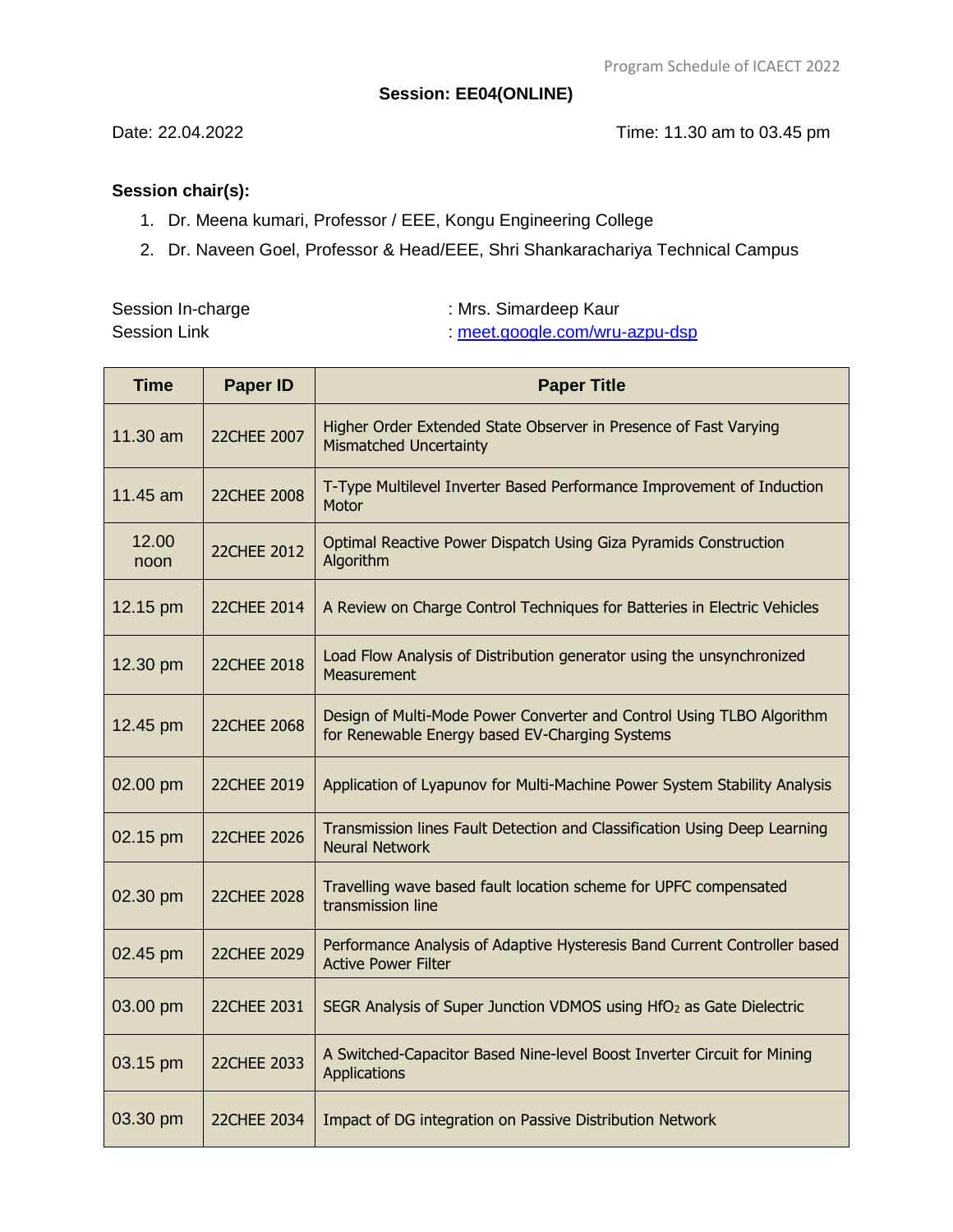#### **Session: EE05(ONLINE)**

Date: 22.04.2022 Time: 11.30 am to 04.00 pm

# **Session chair(s):**

1. Dr. P. Sakthivel, Professor & Head/EEE, Velalar College of Engg. & Technology

Session In-charge : Mr. B Chiranjeev Rao

2. Dr. Mahesh Singh, Asso Professor/EEE, Shri Shankarachariya Technical Campus

| <b>Session Link</b> |                    | : meet.google.com/yvy-jaft-tte                                                                                                                                             |
|---------------------|--------------------|----------------------------------------------------------------------------------------------------------------------------------------------------------------------------|
| <b>Time</b>         | <b>Paper ID</b>    | <b>Paper Title</b>                                                                                                                                                         |
| 11.30 am            | 22CHEE 2067        | Single Input Multi-Output DC-DC converter for Sustinable energy<br>applications                                                                                            |
| 11.45 am            | 22CHEE 2038        | Design and Techno-economic Analysis of a Grid-Connected Solar<br>Photovoltaic System in Bangladesh                                                                         |
| 12.00<br>noon       | 22CHEE 2041        | Research on wind power Prediction based on BP neural Network                                                                                                               |
| 12.15 pm            | 22CHEE 2044        | A Case Study on Effect of Geomagnetically Induced Current in Power<br>Transmission                                                                                         |
| 12.30 pm            | 22CHEE 2045        | Grid Tied Photovoltaic Based Electric Vehicle Charging Infrastructure                                                                                                      |
| 12.45 pm            | 22CHEE 2048        | Mitigation of Frequency Deviation and Voltage Fluctuations in a Wind<br><b>Integrated Industrial Microgrid</b>                                                             |
| 02.00 pm            | <b>22CHEE 2052</b> | Modeling of Maximum Power Point Tracking Based Photovoltaic Open Loop<br>Flyback Inverter Using Sinusoidal Pulse Width Modulation Technique for<br>Performance Improvement |
| 02.15 pm            | <b>22CHEE 2055</b> | Tracking the MPP of a PV system using an advanced fuzzy logic control<br>technique                                                                                         |
| 02.30 pm            | 22CHEE 2057        | Improving Primary Frequency Control of Wind Integrated Power System<br>with RFB                                                                                            |
| 02.45 pm            | 22CHEE 2061        | Control Strategy for Switched-Impedance Quasi-Z-Source Inverter                                                                                                            |
| 03.00 pm            | 22CHEE 2063        | Design and Optimization of Transformer by Combining Finite Element<br>Approach and Improved Genetic Algorithm                                                              |
| 03.15 pm            | 22CHEE 2065        | Voltage Stability Prediction In Power Systems Using Modified Artificial<br><b>Neural Network</b>                                                                           |
| 03.30 pm            | 22CHEE 1075        | Generating Electrical Energy From Living Plants Using Plant-Microbial Fuel<br>Cell Technology                                                                              |
| 03.45 pm            | 22CHEE 1089        | Detection And Location of The Fault in Power System and Monitor<br><b>Different Parameters Using Sensors</b>                                                               |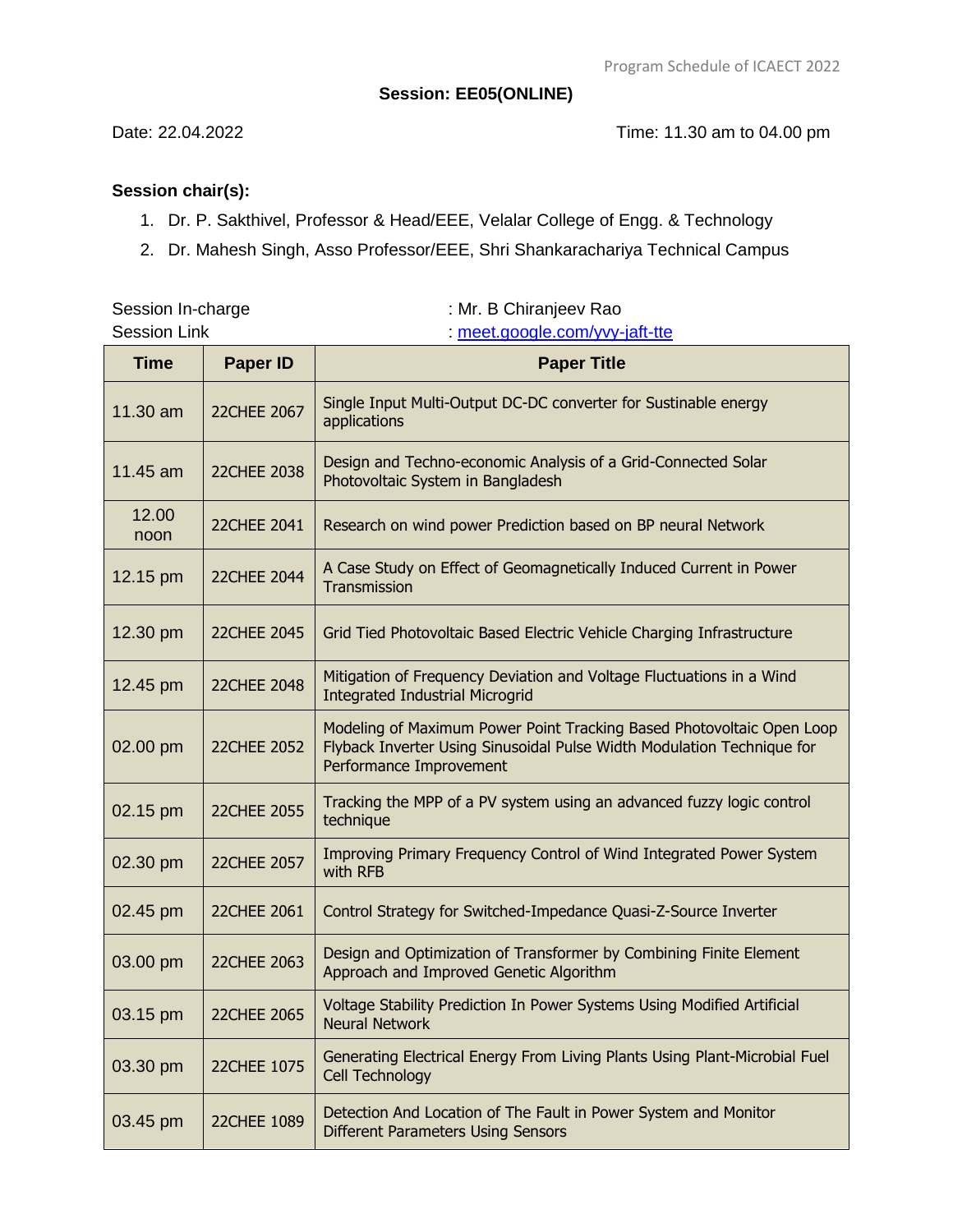# **Session: EC04(ONLINE)**

Date: 22.04.2022 Time: 11.30 am to 03.30 pm

- 1. Dr. P. Marichamy, Professor & Dean /ECE, PSR Engineering College
- 2. Dr. Dolley Shukla, Professor/CSE, Shri Shankarachariya Technical Campus

| Session In-charge   | : Mr. Pradeep Singh Yadav    |
|---------------------|------------------------------|
| <b>Session Link</b> | meet.google.com/sov-dcbk-cbr |

| <b>Time</b>   | <b>Paper ID</b>    | <b>Paper Title</b>                                                                                         |
|---------------|--------------------|------------------------------------------------------------------------------------------------------------|
| 11.30 am      | <b>22CHEC 2025</b> | An Aperture Fed Frequency Reconfigurable Patch Antenna For X-Band<br>Applications                          |
| 11.45 am      | <b>22CHEC 2026</b> | Bending Assessment and On-body Investigation of a Textile-Based<br>Antenna for Body Wireless Communication |
| 12.00<br>noon | <b>22CHEC 2028</b> | IoT Based Smart Severage Management System for Moradabad City                                              |
| 12.15 pm      | <b>22CHEC 2029</b> | Morphology based Quality Estimation of Cocoa Beans using Digital Imaging                                   |
| 12.30 pm      | <b>22CHEC 2034</b> | Improved Selective Mapping Technique for reduction of PAPR in MIMO-<br><b>OFDM Wireless Communication</b>  |
| 12.45 pm      | <b>22CHEC 2037</b> | Underwater Visible Light Vertical Communication for Distinctive Chlorophyll                                |
| 02.00 pm      | 22CHEC 2039        | Automated Approach to Detect and Monitor the Development of Turner's<br>Syndrome                           |
| 02.15 pm      | 22CHEC 1032        | Methods of teaching programming with Raspberry Pi                                                          |
| 02.30 pm      | <b>22CHEC 2046</b> | Modelling investigations on Efficiency of Miniaturized Piezoelectric Energy<br>Harvester                   |
| 02.45 pm      | <b>22CHEC 2053</b> | An Improved Retransmission Timeout Forecasting Algorithm for Vehicular<br><b>Networks</b>                  |
| 03.00 pm      | <b>22CHEC 2056</b> | Long-range and low-cost WDM OWC system based on the hybrid<br>configuration of optical amplifiers          |
| 03.15 pm      | <b>22CHEC 2057</b> | An Efficient Electromagnetic Bandgap Structure Design                                                      |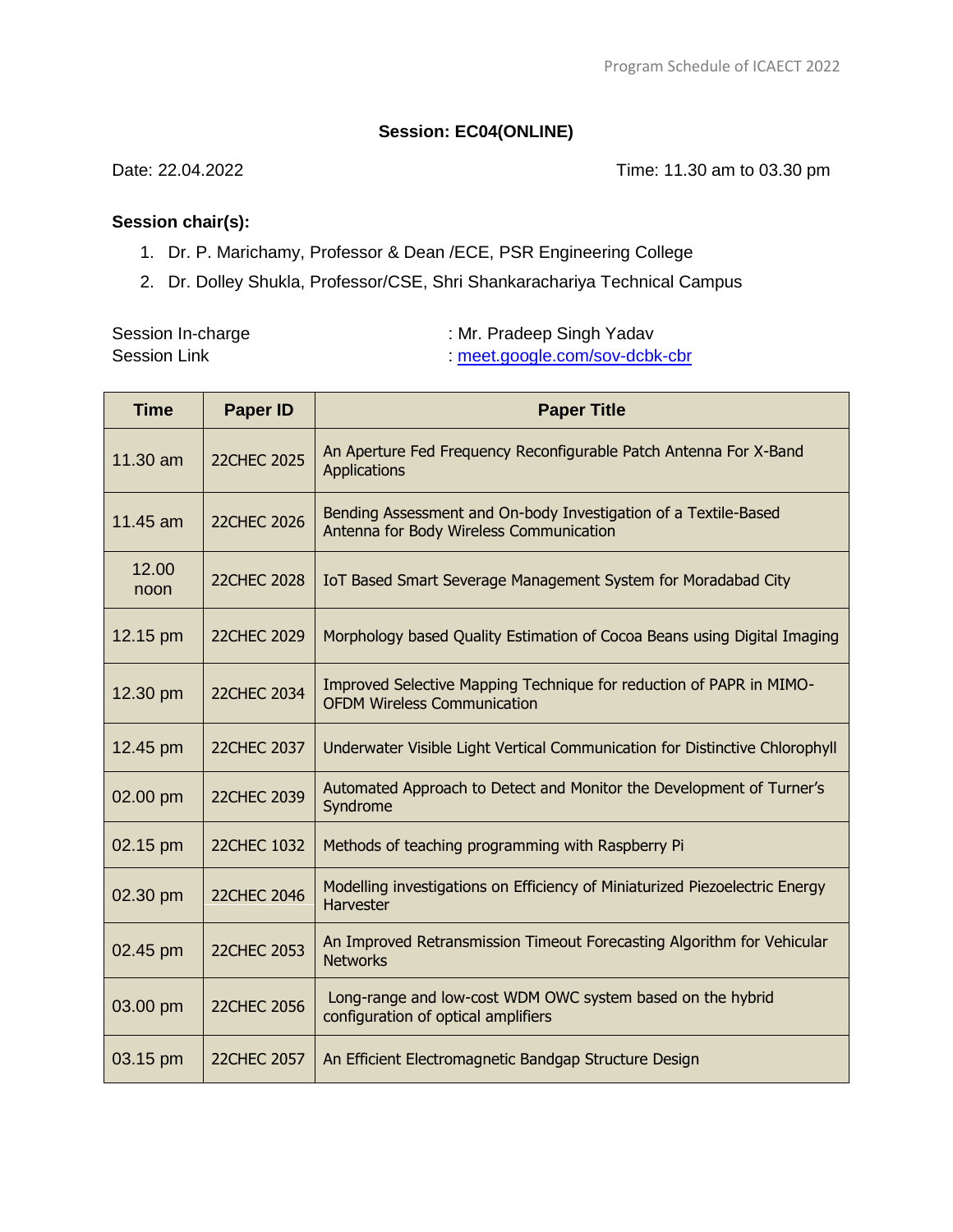#### **Session: EC05(ONLINE)**

Date: 22.04.2022 Time: 11.30 am to 3.45 pm

- 1. Dr. M. Ramya, Diligentec Solutions
- 2. Dr. Vinay Jain, Professor & Head/ETC, Shri Shankarachariya Technical Campus

| Session In-charge   | : Mrs. Swati Verma           |
|---------------------|------------------------------|
| <b>Session Link</b> | meet.google.com/iju-ggjr-erm |

| <b>Time</b>   | <b>Paper ID</b>    | <b>Paper Title</b>                                                                                                 |
|---------------|--------------------|--------------------------------------------------------------------------------------------------------------------|
| 11.30 am      | <b>22CHEC 1053</b> | Improved DWT Algoritfhm for Filtering of MRI Images For Efficient<br><b>Dignosis</b>                               |
| 11.45 am      | <b>22CHEC 2059</b> | Remote Sensing & Modelling of Covid-19 using Satellite Imaging                                                     |
| 12.00<br>noon | <b>22CHEC 2060</b> | Implementation of Low Complexity Finite Field GF(2^m) Multiplier Using<br><b>Irreducible Primitive Polynomials</b> |
| 12.15 pm      | <b>22CHEC 2061</b> | Computationally Efficient Hybrid Algorithm For PAPR Reduction In<br>Multiuser MIMO OFDM System                     |
| 12.30 pm      | 22CHEC 2063        | Design of Transimpedance Amplifier using CMOS 180nm Technology                                                     |
| 12.45 pm      | 22CHEC 2071        | MIMO Patch Antenna with Metamaterial 3.5GHz for 5G Applications                                                    |
| 02.00 pm      | <b>22CHEC 2072</b> | Design and Displacement sensitivity analysis of microscale piezoresistive<br>cantilever                            |
| 02.15 pm      | <b>22CHEC 2074</b> | A Multi Band Modified Circular Ring Graphene Patch Antenna for THz<br><b>Applications</b>                          |
| 02.30 pm      | 22CHEC 2077        | Compact Dual Band circular Hexa fractal antenna                                                                    |
| 02.45 pm      | <b>22CHEC 2083</b> | Adaptable Reconfigurable and Power-Efficient Robots for Health Monitoring                                          |
| 03.00 pm      | <b>22CHEC 2084</b> | Energy-Efficient Cooperative Communications System                                                                 |
| 03.15 pm      | <b>22CHEC 2089</b> | A Convolution Artificial Intelligence for Disease Classification in Fruits and<br>Vegetables                       |
| 03.30 pm      | <b>22CHEC 2080</b> | Wavelet Based Compression Analysis For Tele-Sleep Bruxism<br>Diagnosis                                             |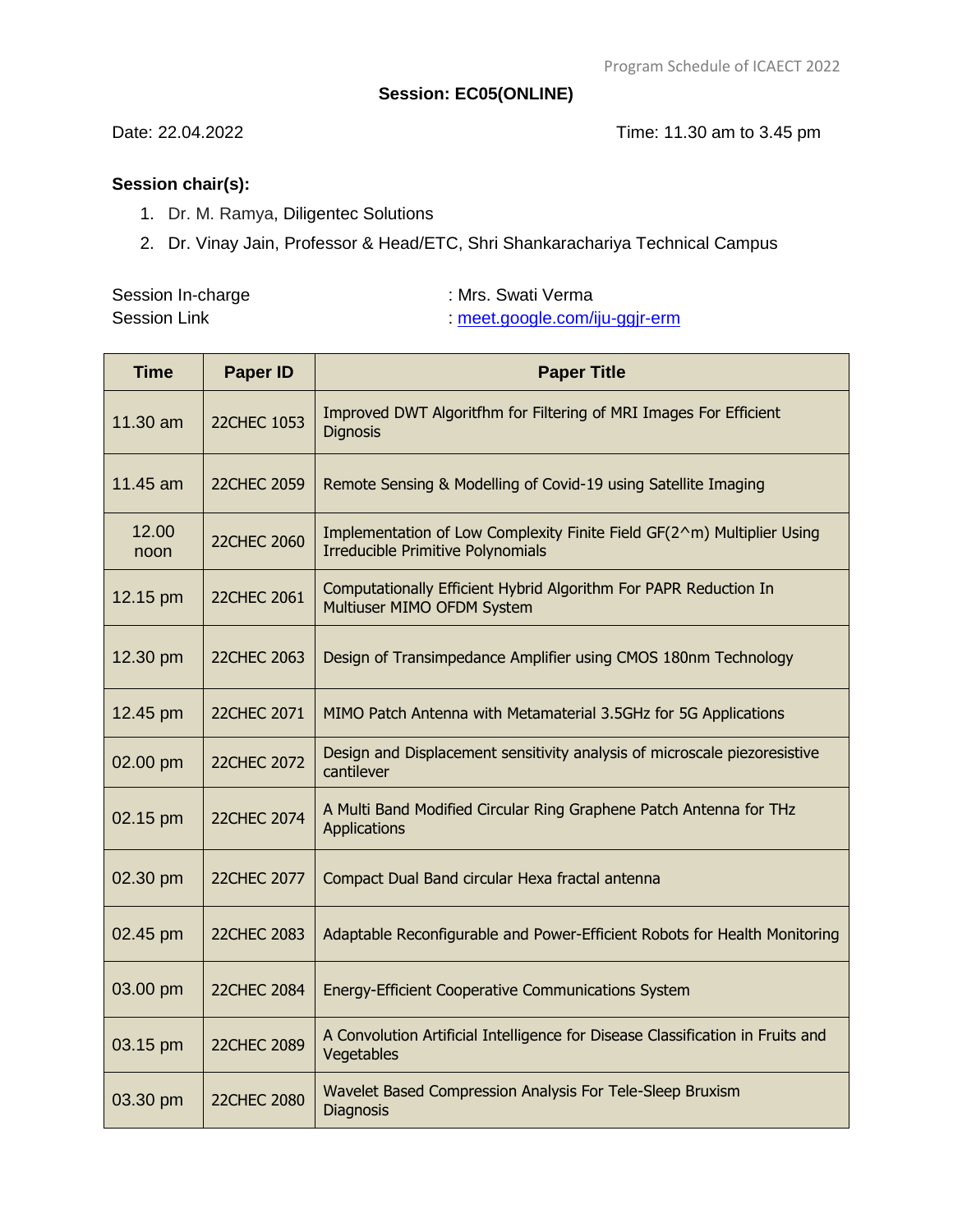#### **Session: EC06(ONLINE)**

Date: 22.04.2022 Time: 11.30 am to 03.30 pm

- 1. Prof. B. Prabha, Asst Professor/CSE, Koneru Lakshmaih Education Foundation
- 2. Dr. Sandeep Patil, Dept. of ETC, Shri Shankarachariya Technical Campus

| Session In-charge   | : Mr. Rahul Pandey           |
|---------------------|------------------------------|
| <b>Session Link</b> | meet.google.com/xgt-rdbt-nbi |

| <b>Time</b>   | <b>Paper ID</b>    | <b>Paper Title</b>                                                                                                                               |
|---------------|--------------------|--------------------------------------------------------------------------------------------------------------------------------------------------|
| 11.30 am      | 22CHEC 2090        | Study and Analysis of Liu's Algorithm for Image Segmentation                                                                                     |
| 11.45 am      | <b>22CHEC 2093</b> | Analysis of Internet Congestion Control Algorithm under Multi-hop<br><b>Vehicular Conditions</b>                                                 |
| 12.00<br>noon | <b>22CHEC 2096</b> | Path Loss Modeling and Channel Characterization at 28 GHz 5G Micro-Cell<br><b>Outdoor Environment using 3D Ray-Tracing</b>                       |
| 12.15 pm      | <b>22CHEC 3001</b> | A Humanoid Robot for Hand-Sign Recognition in Human-Robot Interaction<br>(HRI)                                                                   |
| 12.30 pm      | <b>22CHEC 3011</b> | Design of Low - Profile Four Port Linear Configured Wideband MIMO<br>Antenna for C-X- Ku-K-band Applications                                     |
| 12.45 pm      | 22CHEC 3012        | Analysis of Blood Pressure through Video Techniques imaging                                                                                      |
| 02.00 pm      | 22CHEC 3018        | Design of CMOS IR-UWB Transmitter with UWB Antenna                                                                                               |
| 02.15 pm      | <b>22CHEC 3022</b> | Moving Object Tracking Based On Feedback Particle Filter Technique                                                                               |
| 02.30 pm      | <b>22CHEC 3023</b> | A Secure Anonymous Authentication and Key Agreement Schemes for<br><b>Wireless Body Area Networks</b>                                            |
| 02.45 pm      | 22CHEC 3019        | Design of compact broadband and high gain folded dipole antenna with<br>superstate for millimetre and 5G Applications                            |
| 03.00 pm      | <b>22CHEC 3027</b> | A Time Varying Capacitance as Load to Study Area Efficient Arithmetic<br><b>Circuits</b>                                                         |
| 03.15 pm      | 22CHEC 3029        | Performance Analysis of Various Ionospheric Delay Corrections in Single-<br>frequency GPS Positioning solution at a low latitude Indian location |
| 03.30 pm      | 22CHEC 3024        | ECG Based Stress Detection Using Machine Learning                                                                                                |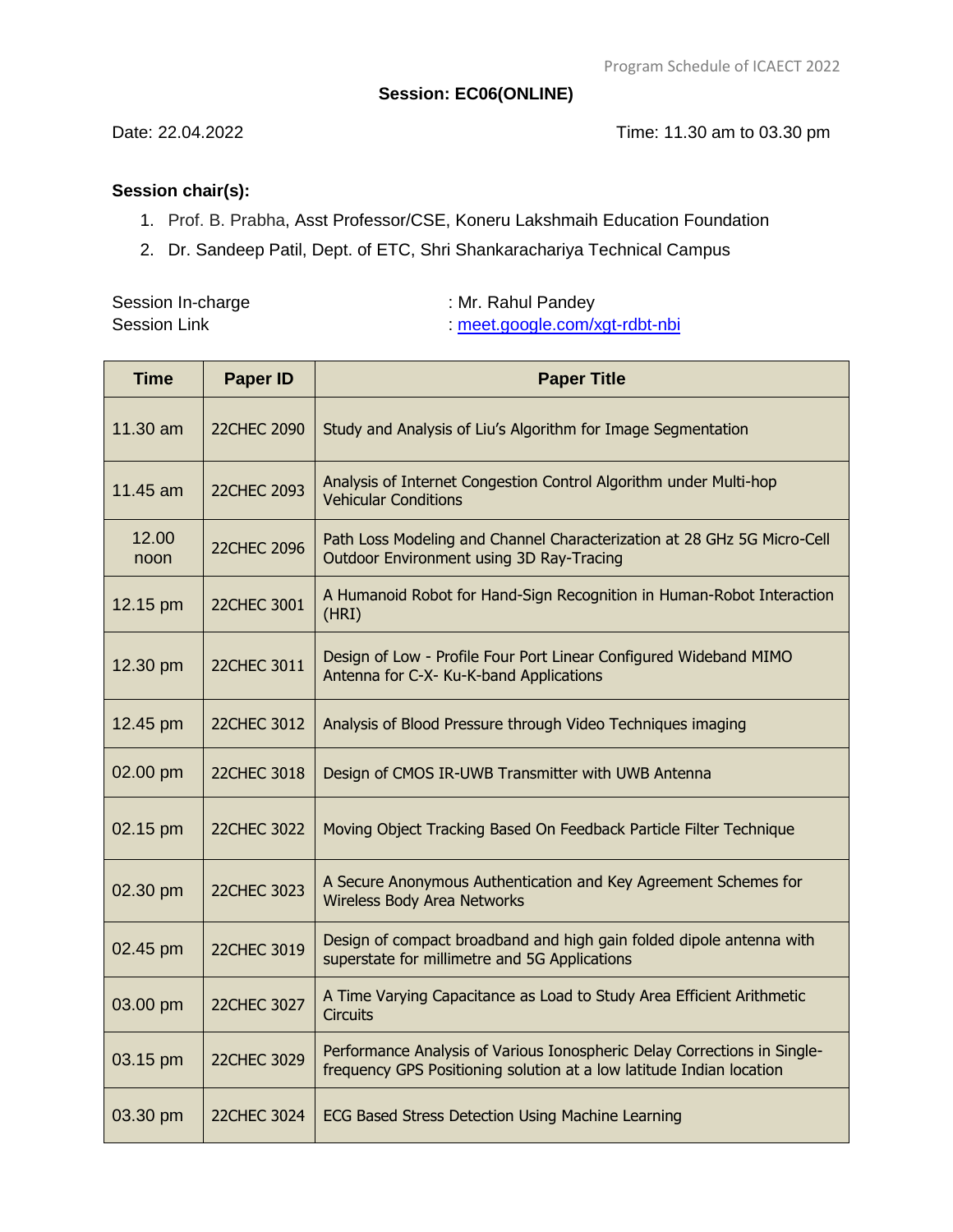### **Session: CS04(ONLINE)**

Date: 22.04.2022 Time: 11.30 am to 03.45 pm

#### **Session chair(s):**

- 1. Dr. V. Elango, Professor/CSE, CMR Institute of Technology
- 2. Dr. Abha Choubey, Associate Professor/CSE, Shri Shankarachariya Technical Campus

Session In-charge **Session In-charge 3 and 2** and 3 and 3 and 3 and 3 and 3 and 3 and 3 and 3 and 3 and 3 and 3 and 3 and 3 and 3 and 3 and 3 and 3 and 3 and 3 and 3 and 3 and 3 and 3 and 3 and 3 and 3 and 3 and 3 and 3 an

Session Link :<meet.google.com/hvn-nrkr-cch>

| <b>Time</b>   | <b>Paper ID</b>    | <b>Paper Title</b>                                                                                                                                        |
|---------------|--------------------|-----------------------------------------------------------------------------------------------------------------------------------------------------------|
| 11.30 am      | <b>22CHCS 2080</b> | Survey comparison of Monkey-Based Optimization techniques in LEACH<br>protocol WSNs                                                                       |
| 11.45 am      | <b>22CHCS 2081</b> | A Hospital Application Involving Deep Learning Architecture for Detecting<br>Parkinson's disease                                                          |
| 12.00<br>noon | <b>22CHCS 2093</b> | M/M/1 Queueing system with Server Breakdown, Working Vacation, State<br><b>Reliant Customers and Feedback</b>                                             |
| 12.15 pm      | <b>22CHCS 2096</b> | Decision Tree Technique for Arabic Sentences Classification with<br>Preprocessing of NLP by Using of Words Features                                       |
| 12.30 pm      | <b>22CHCS 3014</b> | An Improved Faster and Novel Methodology for Diabetes Ulcer<br><b>Classification Based on Customized CNN</b>                                              |
| 12.45 pm      | <b>22CHCS 2065</b> | Lifetime Maximization of Bin Level IoT Sensor and Route Optimization for<br>Smart Waste Management in Hilly City Shimla, India: A Comparative<br>Analysis |
| 02.00 pm      | <b>22CHCS 3024</b> | Hidden Image Watermarking based on Frequency Domain Technique                                                                                             |
| 02.15 pm      | <b>22CHCS 3028</b> | Diagnosis of Pneumonia Using Deep Learning Techniques                                                                                                     |
| 02.30 pm      | <b>22CHCS 3031</b> | IOT-Enabled Vertical Farming Monitoring System Using Big Data Analytics                                                                                   |
| 02.45 pm      | <b>22CHCS 3032</b> | Programmable Variable-length Pseudo Random Sequence Generator                                                                                             |
| 03.00 pm      | <b>22CHCS 3034</b> | Real-Time Face Emotion Recognition and Visualization using Grad-CAM                                                                                       |
| 03.15 pm      | <b>22CHCS 3050</b> | Contention-based Access Protocol for Intra-Cluster Communications in<br>Mobile Ad hoc Networks                                                            |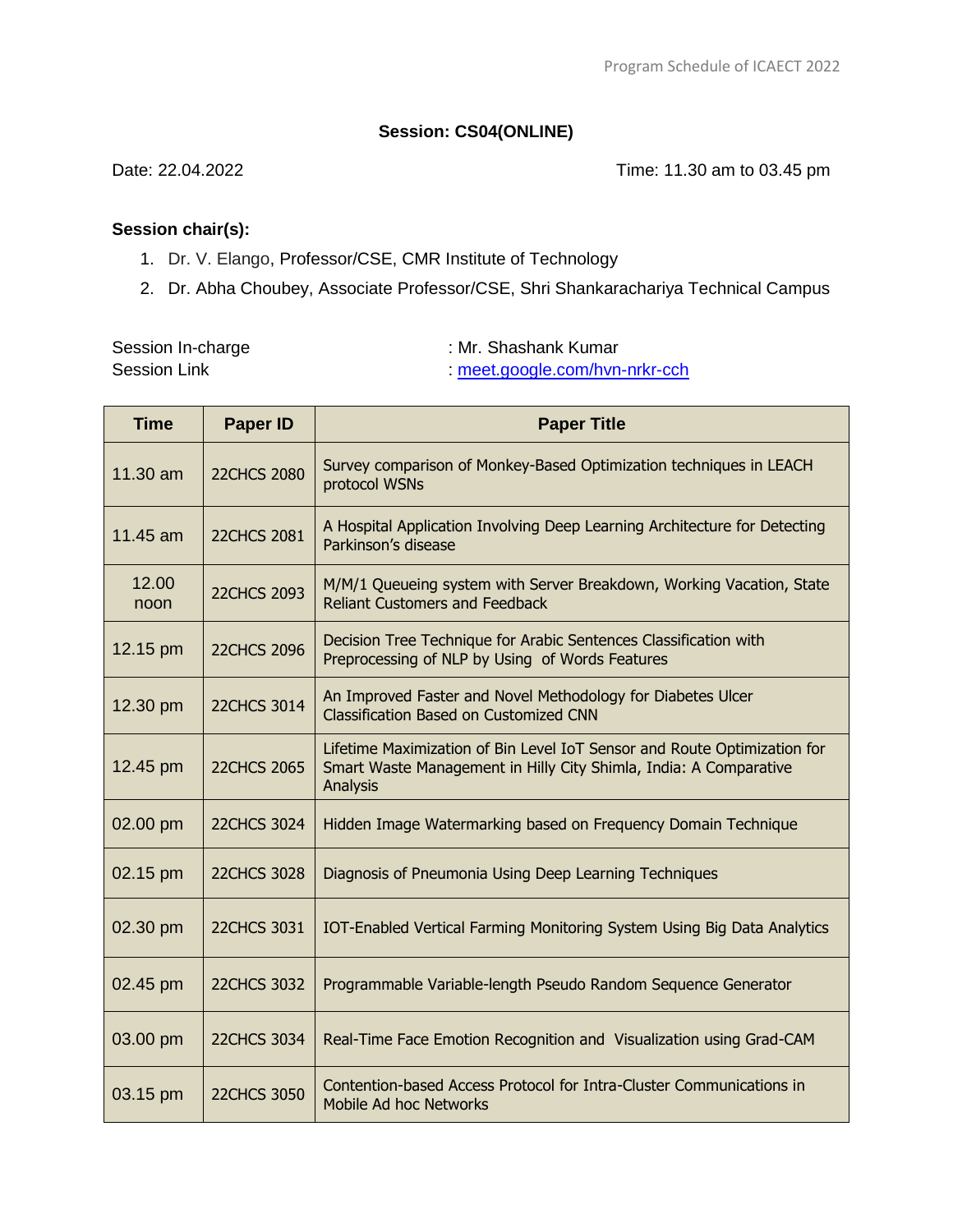03.30 pm | 22CHCS 3090 | Classification of Product Review Sentiment by NLP and Machine Learning

# **Session: CS05(ONLINE)**

Date: 22.04.2022 Time: 11.30 am to 03.45 pm

### **Session chair(s):**

- 1. Dr. Dipti Chauhan, Professor, Prestige Institute of Engineering
- 2. Dr. Lalita Pinjarkar, Associate Professor / IT, Shri Shankarachariya Technical Campus

Session In-charge **Session In-charge 3 and 2** and 3 and 3 and 3 and 3 and 3 and 3 and 3 and 3 and 3 and 3 and 3 and 3 and 3 and 3 and 3 and 3 and 3 and 3 and 3 and 3 and 3 and 3 and 3 and 3 and 3 and 3 and 3 and 3 and 3 an

Session Link :<meet.google.com/xjv-izma-tfq>

| <b>Time</b>        | <b>Paper ID</b>    | <b>Paper Title</b>                                                                                                                       |
|--------------------|--------------------|------------------------------------------------------------------------------------------------------------------------------------------|
| $11.30 \text{ am}$ | <b>22CHCS 3054</b> | Movie Recommendation Based on Mood Detection using Deep Learning<br>Approach                                                             |
| 11.45 am           | <b>22CHCS 3055</b> | Effective Classification Of IBM HR Analytics Employee Attrition Using<br><b>Sampling Techniques</b>                                      |
| 12.00<br>noon      | <b>22CHCS 3056</b> | Hybridization of Tabu Search and Grey Wolf Optimizer for Improved<br>Workflow Scheduling and Optimization of Resources in Edge Computing |
| 12.15 pm           | 22CHCS 3066        | Analysis on Encrypted Biometric Template Protection Schemes                                                                              |
| 12.30 pm           | <b>22CHCS 3070</b> | A Unified and Semantic Model Approach for Histopathologic Cancer<br>Detection Based on Deep Double Transfer Learning                     |
| 12.45 pm           | <b>22CHCS 2032</b> | Classification of Fruits using Convolutional Neural Networks                                                                             |
| 02.00 pm           | 22CHCS 3077        | Automated Attendance Control System for Health Center Staff                                                                              |
| 02.15 pm           | <b>22CHCS 3078</b> | Analysis of classification based predicted disease using machine learning<br>and medical things model                                    |
| 02.30 pm           | <b>22CHCS 3083</b> | Panacea: A Novel Architecture for Electronic Health Records System using<br><b>Blockchain and Machine Learning</b>                       |
| 02.45 pm           | <b>22CHCS 3088</b> | Biometric Facial Security System with Telemetry Module                                                                                   |
| 03.00 pm           | <b>22CHCS 3091</b> | An Ensemble Method for Covid-19 Positive Cases Detection using Machine<br><b>Learning Algorithms</b>                                     |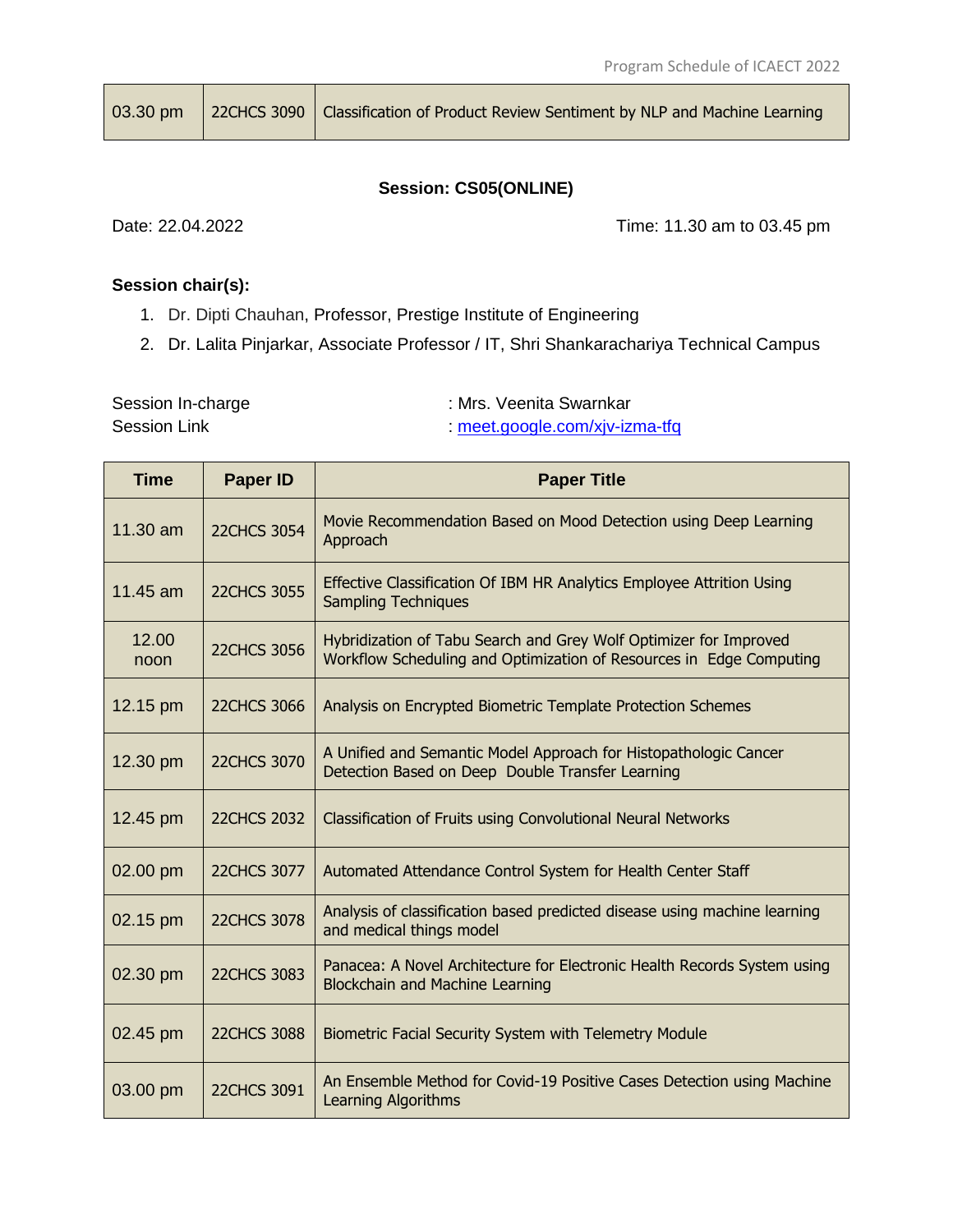| $\sqrt{03.15}$ pm | <b>22CHCS 3097</b> | Fine Tuning (Diagnosis) of Machine Learning Algorithm (Model) for<br>optimization |
|-------------------|--------------------|-----------------------------------------------------------------------------------|
| $\vert$ 03.30 pm  | <b>22CHCS 3096</b> | Cultivating Tulip at Extent by Using Machine Learning in Context to<br>Bangladesh |

#### **Session: CS06(ONLINE)**

Date: 22.04.2022 Time: 11.30 am to 03.15 pm

# **Session chair(s):**

- 1. Dr. A C Sumathi, Professor & Head/CSE, KPR Institute of Engineering & Technology
- 2. Dr. Samta Gajbhiye, Professor & Head/CSE, Shri Shankarachariya Technical Campus

Session In-charge : Mrs. Tanu Rizvi Session Link :<meet.google.com/avv-pqkn-wbp>

| Time          | <b>Paper ID</b>    | <b>Paper Title</b>                                                                                                         |
|---------------|--------------------|----------------------------------------------------------------------------------------------------------------------------|
| $11.30$ am    | <b>22CHCS 4001</b> | Automatic vascular detection system for the part of the forearm of patients                                                |
| 11.45 $am$    | <b>22CHCS 4007</b> | CBMIR: Content Based Medical Image Retrieval Using Hybrid Texture<br><b>Feature Extraction Method</b>                      |
| 12.00<br>noon | <b>22CHCS 4009</b> | Assessment of Influence of Non-Plastic Fines on Liquefaction Potential of<br>Sand Using a Deep Learning Technique          |
| 12.15 pm      | <b>22CHCS 4017</b> | ResMintage: Leveraging Blockchain Technology to Share Hardware<br><b>Resources</b>                                         |
| 12.30 pm      | <b>22CHCS 4018</b> | Identification of Significant Risk Factors and Impact for ASD Prediction<br>among Children Using Machine Learning Approach |
| 12.45 pm      | <b>22CHCS 4019</b> | YOLO CC: Deep Learning Approach based Early Stage Detection of Cervical<br>Cancer from Cervix Images using YOLOv5s Model   |
| 02.00 pm      | <b>22CHCS 4021</b> | Accurate stock prices prediction on Grouped Time Series Data using<br><b>Recurrent Neural Network Variants</b>             |
| 02.15 pm      | <b>22CHCS 4022</b> | An Ensembled Intracranial Hemorrhage (ICH) subtype Detection and<br>Classification approach using a Deep Learning Models   |
| 02.30 pm      | <b>22CHCS 4028</b> | Importance of Initialization in K-Means Clustering                                                                         |
| 02.45 pm      | <b>22CHCS 4035</b> | PrePCF_ML: Prediction of Optical Fiber Properties using Machine Learning<br>Algorithms                                     |